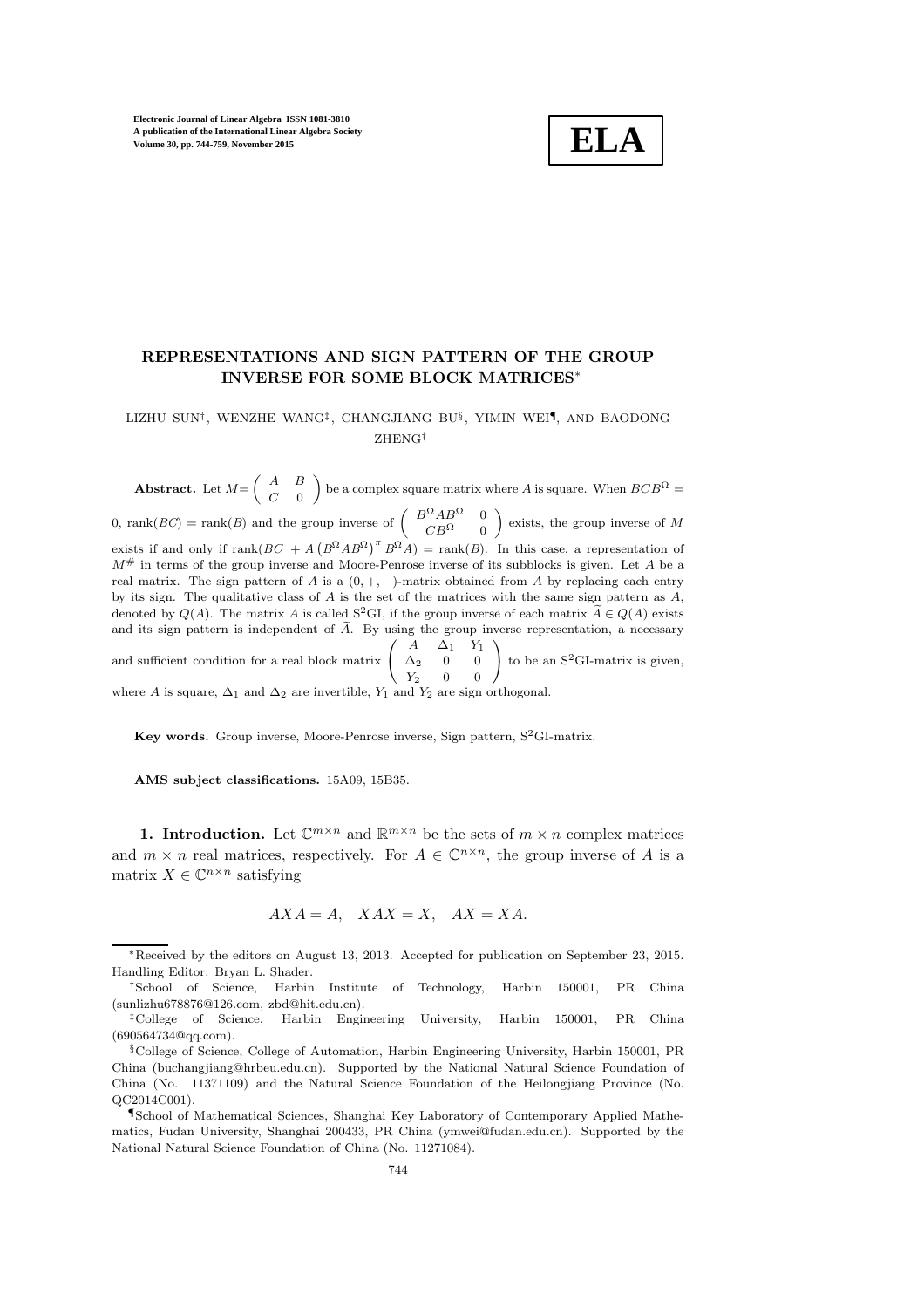**ELA**

Representations and Sign Pattern of the Group Inverse for Some Block Matrices 745

It is well-known that the group inverse exists if and only if  $rank(A) = rank(A^2)$ ; in this case, the group inverse is unique (see [\[1\]](#page-14-0)). As is customary, we denote the group inverse of A by  $A^{\#}$ . When A is nonsingular,  $A^{\#} = A^{-1}$ . For  $A \in \mathbb{C}^{m \times n}$ , the matrix  $X \in \mathbb{C}^{n \times m}$  is called the Moore-Penrose inverse of A if  $AXA = A$ ,  $XAX =$  $X, (AX)^* = AX$  and  $(XA)^* = XA$ , where  $A^*$  is the conjugate transpose of A. Let  $A^+$  denote the Moore-Penrose inverse of A. It is well-known that  $A^+$  exists and is unique (see [\[9\]](#page-15-0)). Throughout this paper,  $A^{\Omega} = I - AA^{+}$ ,  $A^{Z} = I - A^{+}A$  and  $A^{\pi} = I - AA^{\#}$ , where I is the identity matrix.

There are many applications of the group inverse of matrices in algebraic connectivity and algebraic bipartiteness of graphs (see [\[15,](#page-15-1) [19\]](#page-15-2)), Markov chains (see [\[9\]](#page-15-0)), and resistance distance (see [\[6\]](#page-15-3)). In 1979, Campbell and Meyer proposed the open problem of finding explicit formulas for the Drazin or group inverse of a  $2 \times 2$  block matrix  $\begin{pmatrix} A & B \\ C & D \end{pmatrix}$  in terms of its subblocks, where A and D are square (see [\[9\]](#page-15-0)). At present, the problem of finding explicit representations for the group inverse of  $\left( \begin{array}{cc} A & B \end{array} \right)$  $C=0$  $\setminus$ have not been completely solved. Recently, the existence and the representations for the group inverse of block matrices were given under some conditions (see [\[8,](#page-15-4) [11,](#page-15-5) [13,](#page-15-6) [14,](#page-15-7) [18\]](#page-15-8)).

Let sgn(a) be the sign of a real number a, which is defined to be  $-, 0 \text{ or } +$ depending on  $a < 0, a = 0$  or  $a > 0$ . The sign pattern of  $A \in \mathbb{R}^{m \times n}$  is a  $(0, +, -)$ matrix obtained from  $A$  by replacing each entry by its sign, denoted by  $sgn(A)$ , i.e., for matrix  $A = (a_{ij})_{m \times n}$ ,  $sgn(A) = (sgn(a_{ij}))_{m \times n}$ . The *qualitative class of the real matrix* A is the set of the matrices with the same sign pattern as A, denoted by  $Q(A)$  (see [\[23\]](#page-15-9)). For  $A \in \mathbb{R}^{n \times n}$ , A is called an SNS-matrix if each  $\widetilde{A} \in Q(A)$  is nonsingular. The matrix A is called an S<sup>2</sup>NS*-matrix* if A is an SNS-matrix and  $\operatorname{sgn}(\widetilde{A}^{-1}) = \operatorname{sgn}(A^{-1})$  for each  $\widetilde{A} \in Q(A)$  (see [\[4\]](#page-15-10)). The matrix  $A \in \mathbb{R}^{n \times n}$  is called an SGI-matrix if  $\widetilde{A}^{\#}$  exists for each  $\widetilde{A} \in Q(A)$ . If A is an SGI-matrix and sgn $(\widetilde{A}^{\#}) =$ sgn( $A^{\#}$ ) for each  $\widetilde{A} \in Q(A)$ , then A is an S<sup>2</sup>GI-matrix, sometimes we say A has signed generalized inverse to indicate that A is an  $S^2$ GI-matrix (see [\[25\]](#page-15-11)).

The sign pattern of matrix has important applications in the qualitative economics (see [\[4,](#page-15-10) [16,](#page-15-12) [17,](#page-15-13) [20,](#page-15-14) [21,](#page-15-15) [23\]](#page-15-9)). The monograph of Brualdi and Shader introduces many results on  $S^2$ NS-matrices (see [\[4\]](#page-15-10)). In 1995, Shader gave a description for the structure of matrices with signed Moore-Penrose inverse (see [\[22\]](#page-15-16)). In 2001, Shao and Shan completely characterized the matrices with signed Moore-Penrose inverse (see [\[23\]](#page-15-9)). In 2004, Britz, Olesky and Driessche researched the signed Moore-Penrose inverse for the matrices with an acyclic bipartite graph (see [\[3\]](#page-15-17)). In 2010, M. Catral et al. proved that a nonnegative matrix corresponding to a broom graph has a signed group inverse (see [\[12\]](#page-15-18)). In 2014, Bapat and Ghorbani gave some results on the zero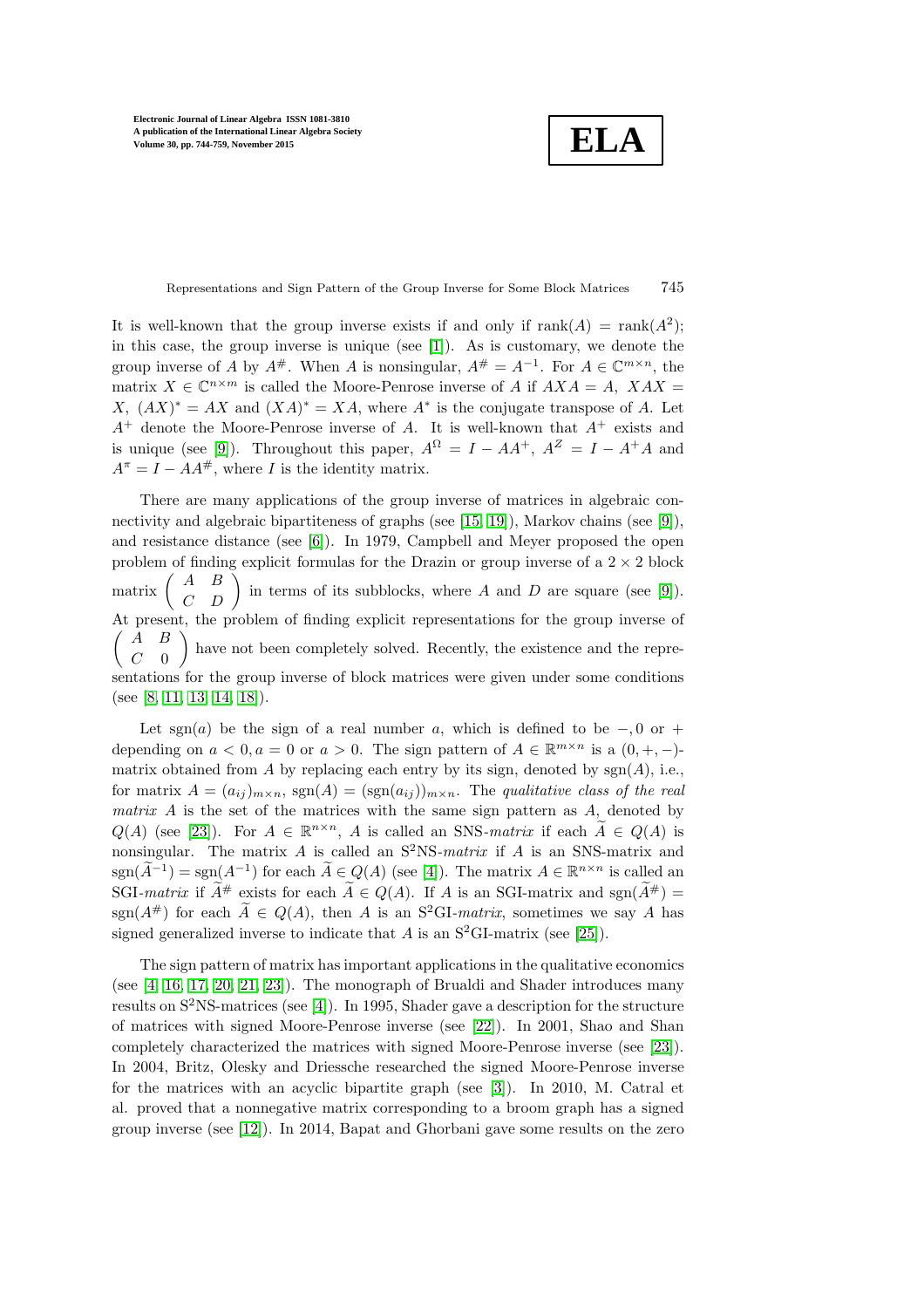**ELA**

### 746 L. Sun, W. Wang, C. Bu, Y. Wei, and B. Zheng

pattern of the inverse of lower triangular matrices (see [\[2\]](#page-14-1)). In [\[25\]](#page-15-11), a real block matrix  $M =$  $\left( A \right) B$  $C=0$ was shown to be an SGI-matrix if  $sgn(B<sup>T</sup>) = sgn(C)$  and C has signed Moore-Penrose inverse, and M is an  $S^2$ GI-matrix with an additional condition  $A = 0$ . In [\[7,](#page-15-19) [26\]](#page-15-20), some results on real block matrices  $\begin{pmatrix} A & B \\ C & 0 \end{pmatrix}$  $C=0$  $\setminus$ with signed Drazin inverse were given under the condition  $sgn(B<sup>T</sup>) = sgn(C)$  and other conditions.

Let  $M=$  $\left( A \right) B$  $C=0$  $\overline{ }$ be a complex square matrix, where  $A$  is square. When  $BCB^{\Omega} = 0$ , rank $(BC) = \text{rank}(B)$  and the group inverse of  $\begin{pmatrix} B^{\Omega}AB^{\Omega} & 0 \\ C D^{\Omega} & 0 \end{pmatrix}$  $CB^{\Omega} = 0$  $\overline{ }$ exists, we obtain the group inverse of M exists if and only if  $\text{rank}(BC + A(B^{\Omega}AB^{\Omega})^{\pi}B^{\Omega}A) =$ rank(*B*). In this case, we give the representation of  $M^{\#}$  in terms of the group inverse and Moore-Penrose inverse of its subblocks. By using this representation, we give a necessary and sufficient condition for a real block matrix  $\sqrt{ }$  $\mathbf{I}$  $A \quad \Delta_1 \quad Y_1$  $\Delta_2$  0 0  $Y_2$  0 0  $\setminus$ to be

an S<sup>2</sup>GI-matrix, where A is square,  $\Delta_1$  and  $\Delta_2$  are invertible,  $\widetilde{Y_1}\widetilde{Y_2} = 0$  for each  $\widetilde{Y}_i \in Q(Y_i), i = 1, 2.$ 

2. Some lemmas. Before our main results, some lemmas on the group inverse of  $2 \times 2$  block matrix and the matrix sign pattern are presented. First, we define the notion of sign orthogonality and introduce other notations.

LEMMA 2.1. [\[5\]](#page-15-21) Let  $M = \begin{pmatrix} A & B \\ C & D \end{pmatrix}$  be a complex square matrix, where A is *nonsingular. If the group inverse of*  $S = D - CA^{-1}B$  *exists, then* 

(i)  $M^{\#}$  *exists if and only if*  $R = A^2 + BS^{\pi}C$  *is nonsingular;* (ii) If  $M^{\#}$  *exists,*  $then M^{\#} = \begin{pmatrix} X & Y \\ Z & W \end{pmatrix}$ , where

$$
X = AR^{-1}(A + BS^{\#}C)R^{-1}A,
$$
  
\n
$$
Y = AR^{-1}(A + BS^{\#}C)R^{-1}BS^{\pi} - AR^{-1}BS^{\#},
$$
  
\n
$$
Z = S^{\pi}CR^{-1}(A + BS^{\#}C)R^{-1}A - S^{\#}CR^{-1}A,
$$
  
\n
$$
W = S^{\pi}CR^{-1}(A + BS^{\#}C)R^{-1}BS^{\pi} - S^{\#}CR^{-1}BS^{\pi} - S^{\pi}CR^{-1}BS^{\#} + S^{\#}.
$$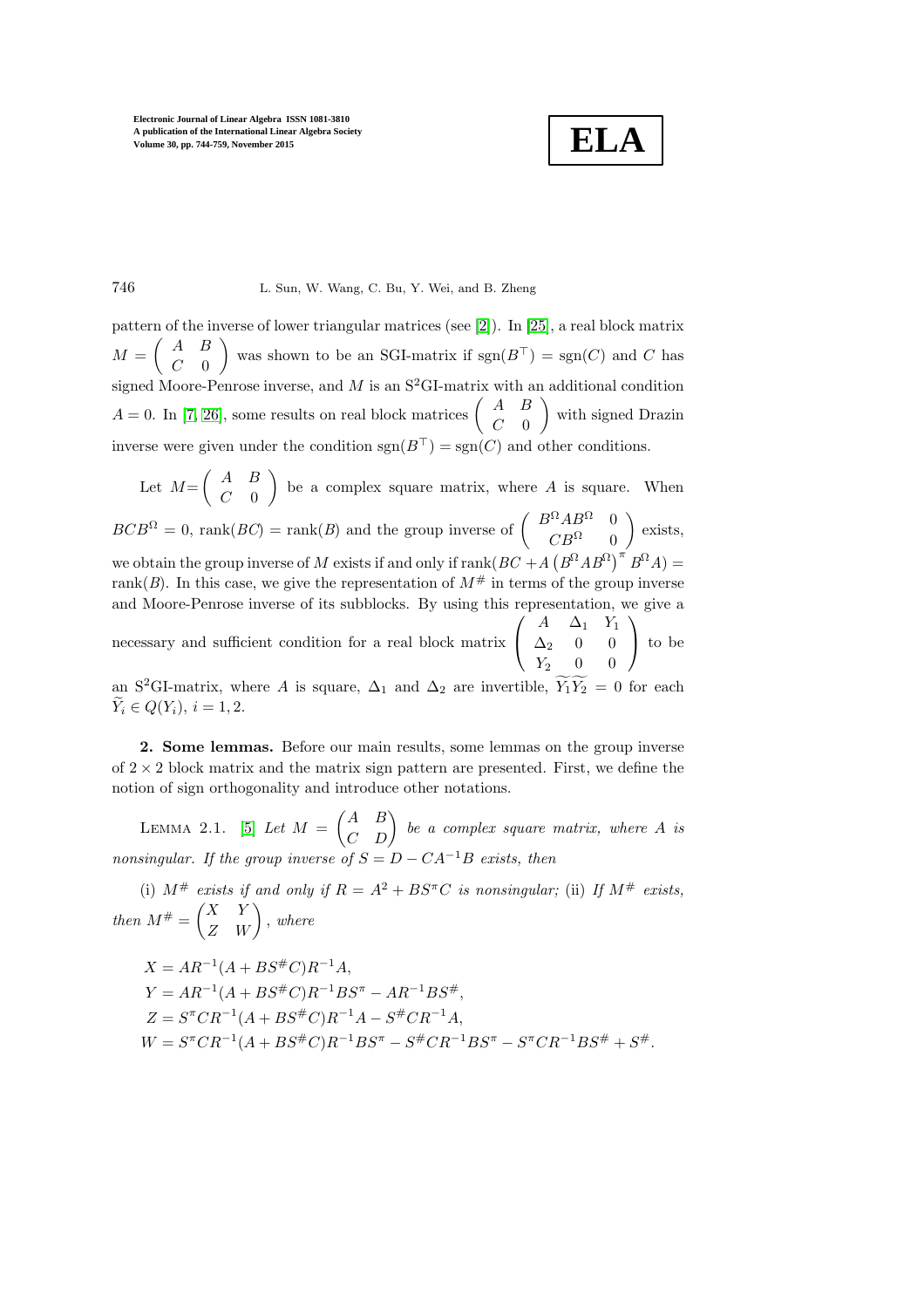$$
\boxed{\textbf{ELA}}
$$

Representations and Sign Pattern of the Group Inverse for Some Block Matrices 747

LEMMA 2.2. [\[10\]](#page-15-22) *Let*  $M = \begin{pmatrix} A & 0 \\ B & 0 \end{pmatrix}$  $B \quad 0$  $\Big) \in \mathbb{C}^{n \times n}$  and let  $A \in \mathbb{C}^{r \times r}$ . Then  $M^{\#}$ *exists if and only if*  $A^{\#}$  *exists and rank*  $(A) = \text{rank} \begin{pmatrix} A \\ D \end{pmatrix}$ B  $\int$ *.* If  $M^{\#}$  exists, then  $\sqrt{ }$ !

$$
M^{\#} = \left(\begin{array}{cc} A^{\#} & 0\\ B\left(A^{\#}\right)^{2} & 0 \end{array}\right).
$$

LEMMA 2.3. [\[24\]](#page-15-23) *Let*  $M = \begin{pmatrix} A & B \\ C & D \end{pmatrix} \in \mathbb{C}^{n \times n}$ . If  $A - BD^{-1}C$  *is invertible, then* 

$$
M^{-1} = \left( \begin{array}{cc} (M/D)^{-1} & -(M/D)^{-1} B D^{-1} \\ -D^{-1} C (M/D)^{-1} & D^{-1} + D^{-1} C (M/D)^{-1} B D^{-1} \end{array} \right),
$$

*where*  $M/D = D - CA^{-1}B$ .

The term *rank of a matrix*, denoted by  $\rho(A)$ , is the maximal cardinality of the sets of nonzero entries of A no two of which lie in the same row or same column. It is easy to see that  $\rho(A) = n$  when A is an invertible matrix of order n. Let A be an  $m \times n$  matrix, and let  $[m] = \{1, \ldots, m\}$ ,  $[n] = \{1, \ldots, n\}$ . If S and T are the subsets of  $[m]$  and  $[n]$  respectively, then  $A[S]T$  denotes the submatrix of A, whose rows index set is S and columns index set is T. If  $S = [m]$  or  $T = [n]$ , we abbreviate  $A[S|T]$  by  $A[:|T]$  or  $A[S]$ :... Let  $(A)_{i,j}$ ,  $N_r(A)$  and  $N_c(A)$  denote the  $(i,j)$  entry of matrix A, the number of rows and the number of columns of the matrix A, respectively.

DEFINITION 2.4. If  $sgn(\widetilde{AB}) = 0$  for all the matrices  $\widetilde{A} \in Q(A), \widetilde{B} \in Q(B)$  $(N_c(A) = N_r(B))$ , then the matrices A and B are called sign orthogonal.

LEMMA 2.5. [\[23\]](#page-15-9) *Let* A *be a real matrix of order* n *such that*  $\rho(A) = n$  *and* A *is not an* SNS matrix. Then there exist invertible matrices  $A_1$  and  $A_2$  in  $Q(A)$ *, and integers* p, q with  $1 \le p, q \le n$ , such that  $(A_1^{-1})_{q,p}(A_2^{-1})_{q,p} < 0$ .

In [\[23,](#page-15-9) Theorem 4.2], Shao and Shan gave a result on  $sgn(\widetilde{A}^+\widetilde{B}\widetilde{C}^+)$  for all matrices  $\widetilde{A} \in Q(A), \widetilde{B} \in Q(B)$  and  $\widetilde{C} \in Q(C)$ . By using the similar methods as [\[23,](#page-15-9) Theorem 4.2, we establish a result on sgn( $ABC$ ), for all matrices  $\widetilde{A} \in Q(A), \widetilde{B} \in Q(B)$  and  $C \in Q(C)$ .

LEMMA 2.6. Let A, B, C be real matrices with  $N_c(A) = N_r(B)$  and  $N_c(B) =$  $N_r(C)$ *.* If sgn( $\widehat{ABC}$ ) = sgn( $\widehat{ABC}$ ) for all matrices  $\widetilde{B} \in Q(B)$ *, then* sgn( $\widetilde{ABC}$ ) =  $\operatorname{sgn}(ABC)$  *for all matrices*  $\widetilde{A} \in Q(A)$ *,*  $\widetilde{B} \in Q(B)$  *and*  $\widetilde{C} \in Q(C)$ *.* 

*Proof.* Let  $D = ABC$ . Then

<span id="page-3-0"></span>(2.1) 
$$
(D)_{i,j} = \sum_{k_2=1}^{N_c(B)} \sum_{k_1=1}^{N_r(B)} (A)_{i,k_1}(B)_{k_1,k_2}(C)_{k_2,j}.
$$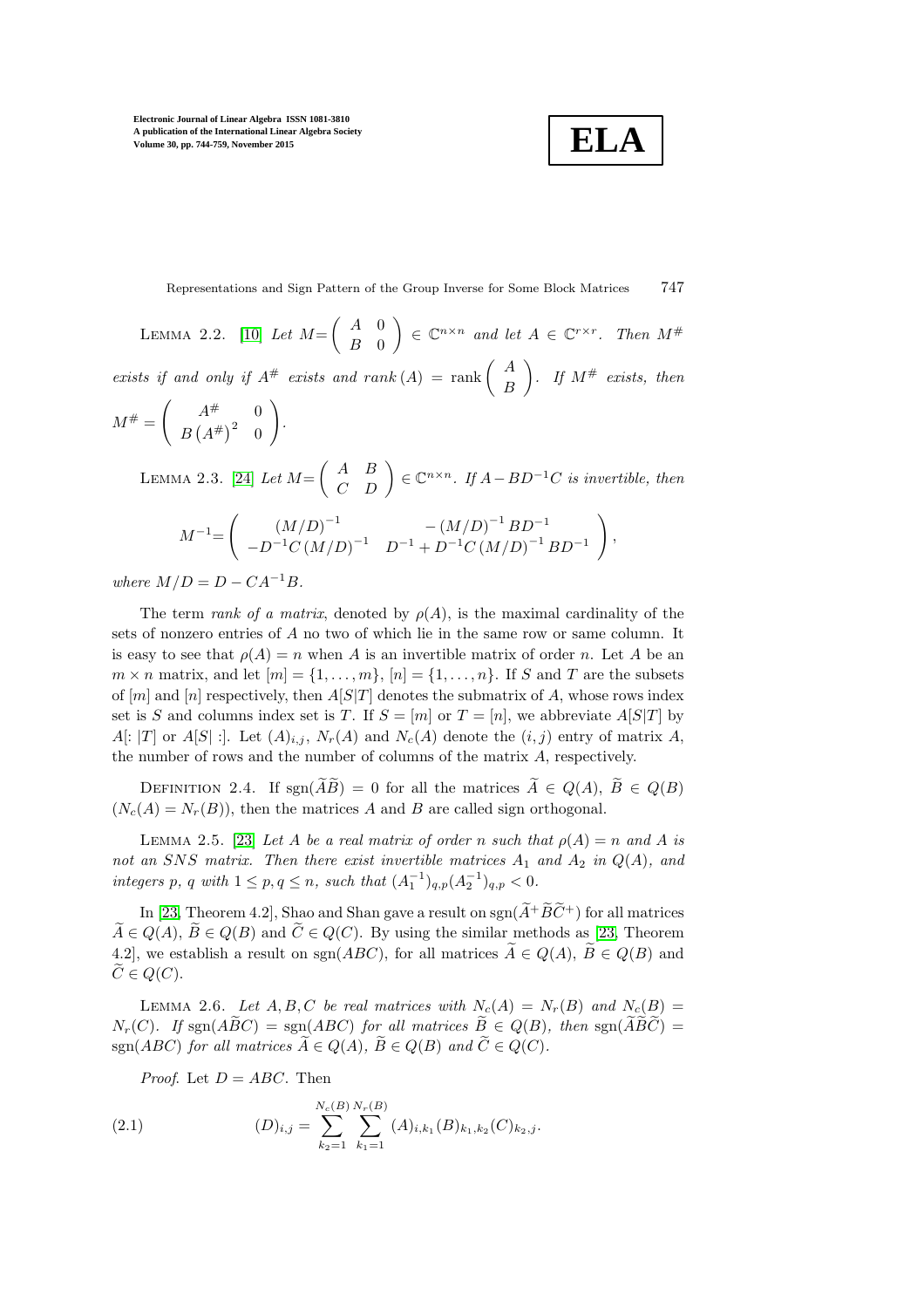$$
\boxed{\textbf{ELA}}
$$

748 L. Sun, W. Wang, C. Bu, Y. Wei, and B. Zheng

If there exist matrices  $\widetilde{A} \in Q(A), \widetilde{B} \in Q(B)$  and  $\widetilde{C} \in Q(C)$  such that  $sgn(\widetilde{A}\widetilde{B}\widetilde{C}) \neq 0$ sgn(ABC), then there exist integers  $i_1$ ,  $j_1$ ,  $p_1$ ,  $p_2$ ,  $q_1$ ,  $q_2$  and  $(p_1, q_1) \neq (p_2, q_2)$  such that

$$
sgn((A)_{i_1,p_1}(B)_{p_1,q_1}(C)_{q_1,j_1}) = + ,
$$

$$
sgn((A)_{i_1,p_2}(B)_{p_2,q_2}(C)_{q_2,j_1}) = -.
$$

For  $k = 1, 2$ , let

$$
(B_k)_{p,q} = \begin{cases} \frac{1}{\varepsilon}(B)_{p,q}, & p = p_k, q = q_k \\ (B)_{p,q}, & otherwise \end{cases}
$$

where  $\varepsilon > 0$ ,  $p = 1, \ldots, N_r(B)$  and  $q = 1, \ldots, N_c(B)$ . Clearly,  $B_1, B_2 \in Q(B)$  and

<span id="page-4-0"></span>
$$
\text{sgn}(AB_1C) = \text{sgn}(AB_2C).
$$

Let  $D_1 = AB_1C$ ,  $D_2 = AB_2C$ . By [\(2.1\)](#page-3-0),

$$
(D_1)_{i_1,j_1} = \sum_{k_2=1}^{N_c(B)} \sum_{k_1=1}^{N_r(B)} (A)_{i_1,k_1}(B_1)_{k_1,k_2}(C)_{k_2,j_1} + \left(\frac{1}{\varepsilon} - 1\right) (A)_{i_1,p_1}(B_1)_{p_1,q_1}(C)_{q_1,j_1},
$$

$$
(D_2)_{i_1,j_1} = \sum_{k_2=1}^{N_c(B)} \sum_{k_1=1}^{N_r(B)} (A)_{i_1,k_1}(B_2)_{k_1,k_2}(C)_{k_2,j_1} + \left(\frac{1}{\varepsilon} - 1\right) (A)_{i_1,p_2}(B_2)_{p_2,q_2}(C)_{q_2,j_1}.
$$

When  $\varepsilon$  is sufficiently small,

$$
sgn((D_1)_{i_1,j_1}) = sgn((A)_{i_1,p_1}(B_1)_{p_1,q_1}(C)_{q_1,j_1}) = + ,
$$
  

$$
sgn((D_2)_{i_1,j_1}) = sgn((A)_{i_1,p_2}(B_2)_{p_2,q_2}(C)_{q_2,j_1}) = - .
$$

Thus, sgn $((D_1)_{i_1,j_1}) \neq \text{sgn}((D_2)_{i_1,j_1})$ , which contradicts [\(2.2\)](#page-4-0). So sgn $(ABC)$  = sgn(ABC) for all matrices  $A \in Q(A)$ ,  $B \in Q(B)$  and  $C \in Q(C)$ .

3. Main results. In this section, some results on the existence, representations and sign pattern for the group inverse of anti-triangular block matrices are given.

THEOREM 3.1. Let  $M = \begin{pmatrix} A & B \\ C & 0 \end{pmatrix}$  $C=0$  $\Big) \in \mathbb{C}^{(n+m)\times (n+m)}$  such that the group inverse  $of\ \left(\begin{array}{cc} B^{\Omega}AB^{\Omega} & 0 \\ C B^{\Omega} & 0 \end{array}\right)$  $CB^{\Omega} = 0$  $\setminus$ *exists.* Let  $\Gamma = BC + A (B^{\Omega}AB^{\Omega})^{\pi} B^{\Omega}A$ , where  $A \in \mathbb{C}^{n \times n}$ . If  $BCB^{\Omega} = 0$  and rank( $BC$ ) = rank( $B$ ), then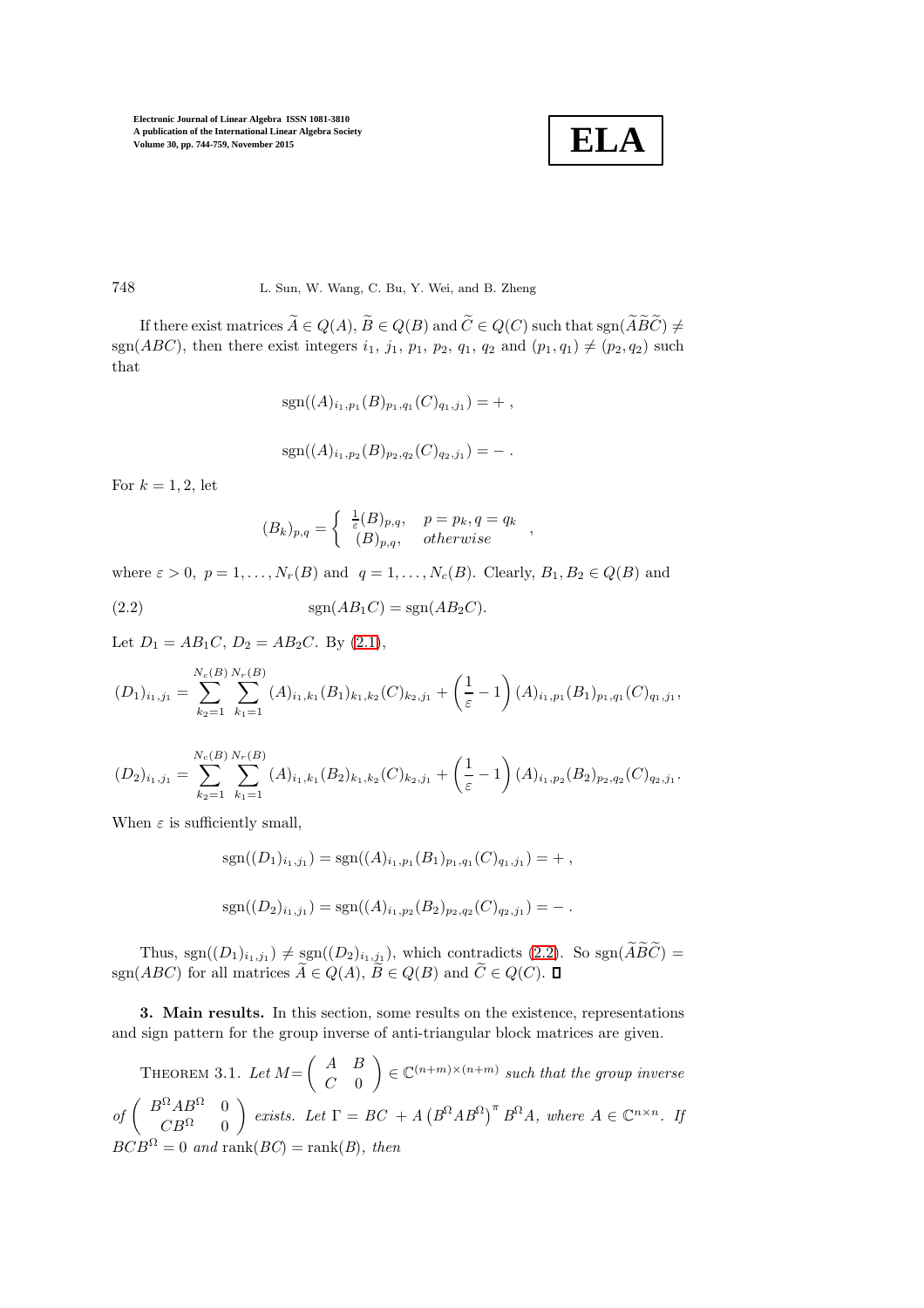**ELA**

Representations and Sign Pattern of the Group Inverse for Some Block Matrices 749

(i) 
$$
M^{\#}
$$
 exists if and only if rank( $\Gamma$ ) = rank(*B*);  
\n(ii) If  $M^{\#}$  exists, then  $M^{\#} = \begin{pmatrix} X & Y \ Z & W \end{pmatrix}$ , where  
\n $X = JAGAH - JAH - GAH - JAG + G + H + J,$   
\n $Y = \Gamma^{+}B + JAGA\Gamma^{+}B - JA\Gamma^{+}B - GAT^{+}B,$   
\n $Z = (C - CGA)\Gamma^{+} (I + AGAH - AH - AG) + CG^{2} (I - AH),$   
\n $W = (C - CGA)\Gamma^{+}A(GAT^{+}B - \Gamma^{+}B) - CG^{2}AT^{+}B,$   
\n $J = (B^{\Omega}AB^{\Omega})^{\pi}B^{\Omega}A\Gamma^{+}, H = \Gamma^{+}A (B^{\Omega}AB^{\Omega})^{\pi}B^{\Omega}, G = (B^{\Omega}AB^{\Omega})^{\#}.$ 

*Proof.* By the singular value decomposition (see [\[1\]](#page-14-0)), there exist unitary matrices  $U \in \mathbb{C}^{n \times n}$  and  $V^* \in \mathbb{C}^{m \times m}$  such that

<span id="page-5-0"></span>(3.1) 
$$
UBV^* = \begin{pmatrix} \Delta & 0 \\ 0 & 0 \end{pmatrix},
$$

where  $\Delta$  is an  $r \times r$  invertible diagonal matrix and  $r = \text{rank}(B)$ . Let

<span id="page-5-1"></span>(3.2) 
$$
UAU^* = \begin{pmatrix} A_1 & A_2 \\ A_3 & A_4 \end{pmatrix}, \quad VCU^* = \begin{pmatrix} C_1 & C_2 \\ C_3 & C_4 \end{pmatrix},
$$
  
where  $A_1, C_1 \in \mathbb{C}^{r \times r}$ . Then  $M = \Phi \widetilde{M} \Phi^*$ , where  $\Phi = \begin{pmatrix} U^* & 0 \\ 0 & V^* \end{pmatrix} \begin{pmatrix} I & 0 & 0 & 0 \\ 0 & 0 & I & 0 \\ 0 & I & 0 & 0 \\ 0 & 0 & 0 & I \end{pmatrix}$  is a unitary matrix and

is a unitary matrix, and

<span id="page-5-2"></span>(3.3) 
$$
\widetilde{M} = \begin{pmatrix} A_1 & \Delta & A_2 & 0 \\ C_1 & 0 & C_2 & 0 \\ A_3 & 0 & A_4 & 0 \\ C_3 & 0 & C_4 & 0 \end{pmatrix}.
$$

Hence, if  $M^{\#}$  exists, then

<span id="page-5-3"></span>(3.4) 
$$
M^{\#} = \Phi \left( \widetilde{M} \right)^{\#} \Phi^*.
$$

Since  $BCB^{\Omega} = 0$ , rank $(BC) = \text{rank}(B)$ , [\(3.1\)](#page-5-0) and [\(3.2\)](#page-5-1) imply that  $C_2 = 0$  and  $C_1$  is invertible. Partition [\(3.3\)](#page-5-2) into the following form

$$
\widetilde{M} = \left( \begin{array}{cccc} A_1 & \Delta & A_2 & 0 \\ C_1 & 0 & 0 & 0 \\ A_3 & 0 & A_4 & 0 \\ C_3 & 0 & C_4 & 0 \end{array} \right) =: \left( \begin{array}{cccc} N_1 & N_2 \\ N_3 & N_4 \end{array} \right),
$$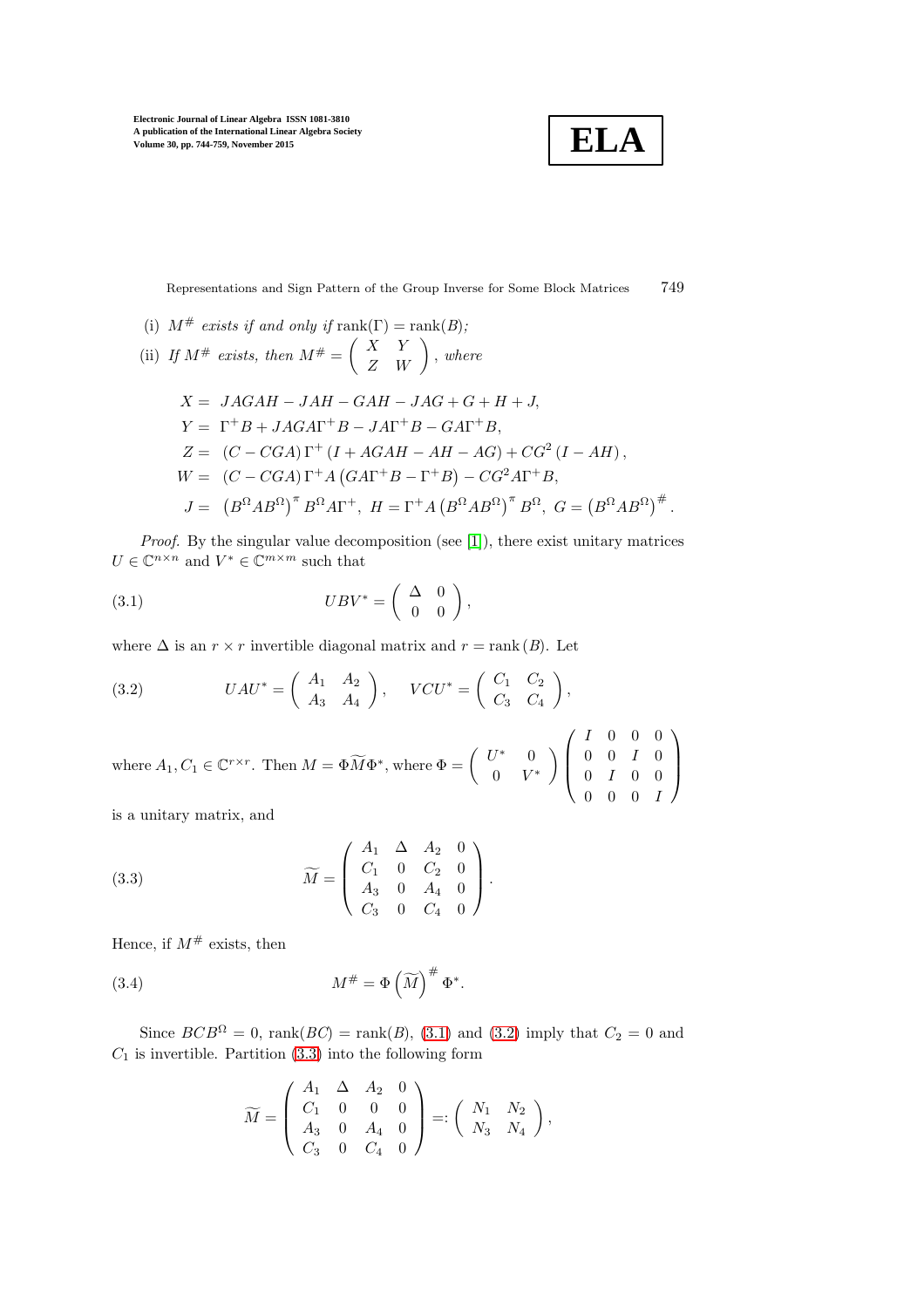$$
\boxed{\textbf{ELA}}
$$

750 L. Sun, W. Wang, C. Bu, Y. Wei, and B. Zheng

where

$$
N_1 = \begin{pmatrix} A_1 & \Delta \\ C_1 & 0 \end{pmatrix}, N_2 = \begin{pmatrix} A_2 & 0 \\ 0 & 0 \end{pmatrix}, N_3 = \begin{pmatrix} A_3 & 0 \\ C_3 & 0 \end{pmatrix}, N_4 = \begin{pmatrix} A_4 & 0 \\ C_4 & 0 \end{pmatrix}.
$$

It is easy to see that  $(N_1)^{-1}$  =  $\begin{pmatrix} 0 & (C_1)^{-1} \end{pmatrix}$  $\Delta^{-1}$  – $\Delta^{-1}A_1(C_1)^{-1}$  $\setminus$ . Calculations show

that  $\widetilde{M}/N_1 = N_4 - N_3 (N_1)^{-1} N_2 = N_4$ . It follows from [\(3.1\)](#page-5-0) and [\(3.2\)](#page-5-1) that  $\int B^{\Omega}AB^{\Omega} = 0$  $CB^{\Omega} = 0$  $\setminus$ 

 $=\Phi\left(\begin{array}{cc} 0 & 0 \\ 0 & N \end{array}\right)$  $0\quad N_4$  $\setminus$  $\Phi^*$ . Note that the group inverse of  $\begin{pmatrix} B^{\Omega}AB^{\Omega} & 0 \\ C D^{\Omega} & 0 \end{pmatrix}$  $CB^{\Omega} = 0$  $\overline{ }$ exists, so the group inverse of  $\widetilde{M}/N_1$  exists. Since  $N_1$  is invertible and the group inverse of  $\widetilde{M}/N_1$ exists, by Lemma 2.1,  $\tilde{M}^{\#}$  exists if and only if  $R = (N_1)^2 + N_2(\tilde{M}/N_1)^{\pi} N_3$  is invertible.

According to Lemma 2.2, it yields that  $(\widetilde{M}/N_1)^{\#}$  =  $\sqrt{ }$  $\mathbf{I}$  $A_4^{\#}$  0  $C_4\left(A_4^\#\right)^2$  0  $\setminus$ . Calcu-

lations yield

$$
R = (N_1)^2 + N_2(\widetilde{M}/N_1)^{\pi} N_3
$$
  
=  $(N_1)^2 + N_2 \left( I - (M/N_1) (M/N_1)^{\#} \right) N_3$   
=  $\begin{pmatrix} A_1^2 + A_2 A_3 - A_2 A_4 A_4^{\#} A_3 + \Delta C_1 & A_1 \Delta \\ C_1 A_1 & C_1 \Delta \end{pmatrix}.$ 

Note that  $C_1$  is invertible, so

rank(R) = rank 
$$
\begin{pmatrix} A_1^2 + A_2A_3 - A_2A_4A_4^{\#}A_3 + \Delta C_1 & A_1\Delta \\ C_1A_1 & C_1\Delta \end{pmatrix}
$$
  
= rank  $\begin{pmatrix} A_2A_3 - A_2A_4A_4^{\#}A_3 + \Delta C_1 & A_1\Delta \\ 0 & C_1\Delta \end{pmatrix}$ .

Hence, R invertible implies that  $A_2A_3 - A_2A_4A_4^{\#}A_3 + \Delta C_1$  be invertible, that is

$$
rank(A_2A_3 - A_2A_4A_4^{\#}A_3 + \Delta C_1) = r = rank(B).
$$

By simple computations, we have

$$
\Gamma = BC + A (B^{\Omega}AB^{\Omega})^{\pi} B^{\Omega} A = \begin{pmatrix} A_2A_3 - A_2A_4A_4^{\#} A_3 + \Delta C_1 & 0 \\ 0 & 0 \end{pmatrix}.
$$

Thus, R is invertible if and only if rank  $(\Gamma)$  = rank  $(B)$ . Applying Lemma 2.1, we get

$$
\left(\widetilde{M}\right)^{\#} = \left(\begin{array}{cc} \widetilde{X} & \widetilde{Y} \\ \widetilde{Z} & \widetilde{W} \end{array}\right),
$$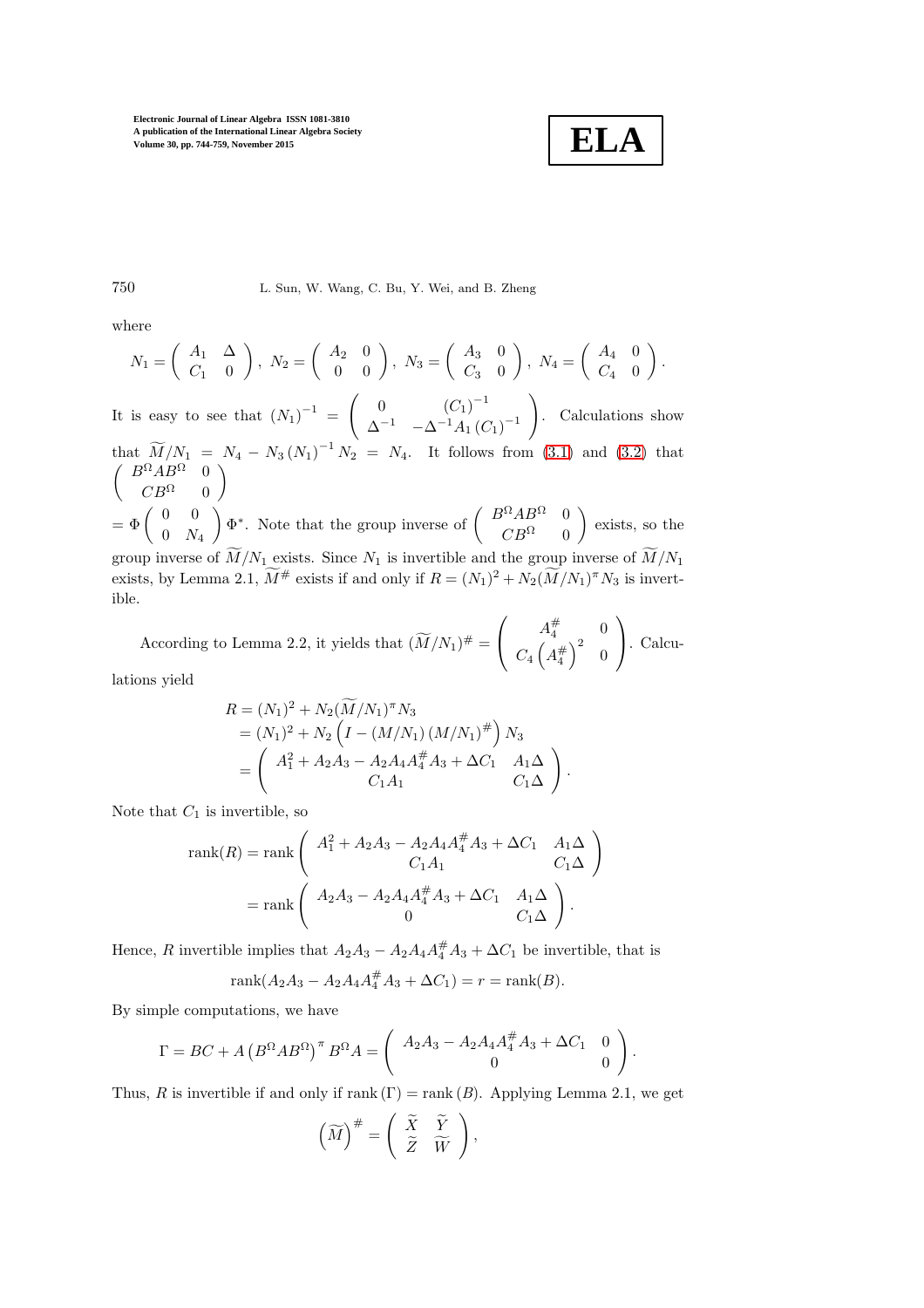**ELA**

Representations and Sign Pattern of the Group Inverse for Some Block Matrices  $751$ 

where

$$
\widetilde{X} = N_1 R^{-1} K R^{-1} N_1,
$$
  
\n
$$
\widetilde{Y} = N_1 R^{-1} K R^{-1} N_2 (\widetilde{M}/N_1)^{\pi} - N_1 R^{-1} N_2 (\widetilde{M}/N_1)^{\#},
$$
  
\n
$$
\widetilde{Z} = (\widetilde{M}/N_1)^{\pi} N_3 R^{-1} K R^{-1} N_1 - (\widetilde{M}/N_1)^{\#} N_3 R^{-1} N_1,
$$
  
\n
$$
\widetilde{W} = (\widetilde{M}/N_1)^{\pi} N_3 R^{-1} K R^{-1} N_2 (\widetilde{M}/N_1)^{\pi} - (\widetilde{M}/N_1)^{\#} N_3 R^{-1} N_2 (\widetilde{M}/N_1)^{\pi}
$$
  
\n
$$
- (\widetilde{M}/N_1)^{\pi} N_3 R^{-1} N_2 (\widetilde{M}/N_1)^{\#} + (\widetilde{M}/N_1)^{\#},
$$
  
\n
$$
K = N_1 + N_2 (\widetilde{M}/N_1)^{\#} N_3.
$$

By [\(3.4\)](#page-5-3),

<span id="page-7-3"></span>(3.5) 
$$
M^{\#} = \Phi \left( \widetilde{M} \right)^{\#} \Phi^* = \Phi \left( \begin{array}{cc} \widetilde{X} & \widetilde{Y} \\ \widetilde{Z} & \widetilde{W} \end{array} \right) \Phi^*.
$$

From [\(3.1\)](#page-5-0), we get

$$
BB^{+} = U^{*} \begin{pmatrix} I & 0 \\ 0 & 0 \end{pmatrix} U, \quad B^{\pi} = U^{*} \begin{pmatrix} 0 & 0 \\ 0 & I \end{pmatrix} U,
$$
  

$$
B^{+}B = V^{*} \begin{pmatrix} I & 0 \\ 0 & 0 \end{pmatrix} V, \quad B^{\Omega} = V^{*} \begin{pmatrix} 0 & 0 \\ 0 & I \end{pmatrix} V.
$$

So by the above  $BB^+$ ,  $B^{\pi}$ ,  $B^+B$ ,  $B^{\Omega}$  and [\(3.2\)](#page-5-1), it yields

$$
\Phi\begin{pmatrix} N_1 & 0 \\ 0 & 0 \end{pmatrix} \Phi^* = \begin{pmatrix} U^* & 0 \\ 0 & V^* \end{pmatrix} \begin{pmatrix} A_1 & 0 & \Delta & 0 \\ 0 & 0 & 0 & 0 \\ C_1 & 0 & 0 & 0 \\ 0 & 0 & 0 & 0 \end{pmatrix} \begin{pmatrix} U & 0 \\ 0 & V \end{pmatrix}
$$
  
(3.6) 
$$
= \begin{pmatrix} BB^+ABB^+ & B \\ B^+BC & 0 \end{pmatrix}.
$$

<span id="page-7-1"></span>Similarly, we have

(3.7) 
$$
\Phi\left(\begin{array}{cc} 0 & N_2 \\ 0 & 0 \end{array}\right)\Phi^* = \left(\begin{array}{cc} BB^+AB^{\Omega} & 0 \\ 0 & 0 \end{array}\right),
$$

<span id="page-7-2"></span>(3.8) 
$$
\Phi\left(\begin{array}{cc} 0 & 0 \\ N_3 & 0 \end{array}\right)\Phi^* = \left(\begin{array}{cc} B^{\Omega}ABB^+ & 0 \\ B^ZCBB^+ & 0 \end{array}\right),
$$

<span id="page-7-0"></span>(3.9) 
$$
\Phi\begin{pmatrix} 0 & 0 \\ 0 & (\widetilde{M}/N_1) \end{pmatrix} \Phi^* = \begin{pmatrix} B^{\Omega}AB^{\Omega} & 0 \\ CB^{\Omega} & 0 \end{pmatrix}.
$$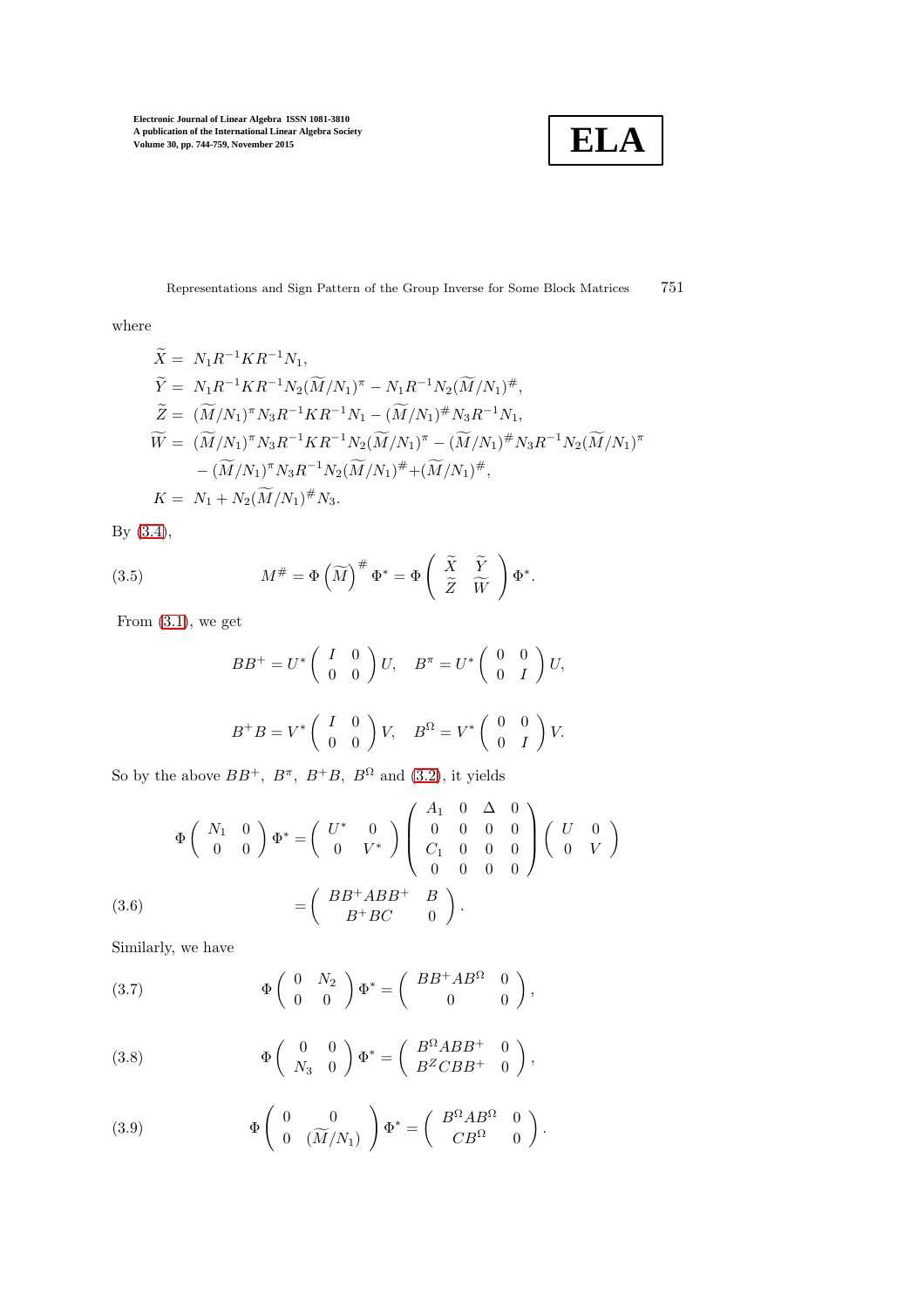$$
\boxed{\textbf{ELA}}
$$

# 752 L. Sun, W. Wang, C. Bu, Y. Wei, and B. Zheng

Note that  $BCB^{\Omega} = 0$ . Since the group inverse of  $\widetilde{M}/N_1$  exists, Lemma 2.2 and [\(3.9\)](#page-7-0) imply that

$$
\Phi\begin{pmatrix} 0 & 0 \\ 0 & (\widetilde{M}/N_1)^{\#} \end{pmatrix} \Phi^* = \Phi\begin{pmatrix} 0 & 0 & 0 & 0 \\ 0 & 0 & 0 & 0 \\ 0 & 0 & A_4^{\#} & 0 \\ 0 & 0 & C_4 \left(A_4^{\#}\right)^2 & 0 \end{pmatrix} \Phi^*
$$
\n
$$
(3.10) = \begin{pmatrix} U^* & 0 \\ 0 & V^* \end{pmatrix} \begin{pmatrix} 0 & 0 & 0 & 0 \\ 0 & A_4^{\#} & 0 & 0 \\ 0 & 0 & 0 & 0 \\ 0 & C_4 \left(A_4^{\#}\right)^2 & 0 & 0 \end{pmatrix} \begin{pmatrix} U & 0 \\ 0 & V \end{pmatrix} = \begin{pmatrix} G & 0 \\ CG^2 & 0 \end{pmatrix},
$$

<span id="page-8-0"></span>where  $G = (B^{\Omega}AB^{\Omega})^{\#}$ . Similarly,

(3.11) 
$$
\Phi\begin{pmatrix} 0 & 0 \\ 0 & (\widetilde{M}/N_1)^{\pi} \end{pmatrix} \Phi^* = \begin{pmatrix} \left(B^{\Omega}AB^{\Omega}\right)^{\pi}B^{\Omega} & 0 \\ -CB^{\Omega}G & B^Z \end{pmatrix}.
$$

It follows from  $(3.6)-(3.8)$  $(3.6)-(3.8)$  and  $(3.10)$  that

$$
\Phi\left(\begin{array}{cc} K & 0\\ 0 & 0 \end{array}\right)\Phi^*
$$
\n
$$
=\Phi\left(\begin{array}{cc} N_1 & 0\\ 0 & 0 \end{array}\right)\Phi^* + \Phi\left(\begin{array}{cc} 0 & N_2\\ 0 & 0 \end{array}\right)\left(\begin{array}{cc} 0 & 0\\ 0 & (M/N_1)^\# \end{array}\right)\left(\begin{array}{cc} 0 & 0\\ N_3 & 0 \end{array}\right)\Phi^*
$$
\n
$$
(3.12) \qquad = \left(\begin{array}{cc} BB^+AGABB^+ + BB^+ABB^+ & B\\ B^+BC & 0 \end{array}\right).
$$

<span id="page-8-2"></span>Note that

$$
R = \left( \begin{array}{cc} A_1^2 + A_2 A_3 - A_2 A_4 A_4^{\#} A_3 + \Delta C_1 & A_1 \Delta \\ C_1 A_1 & C_1 \Delta \end{array} \right).
$$

Computations yield that the Schur complement of  $R$  is

$$
R/(C_1\Delta) = A_2A_3 - A_2A_4A_4^{\#}A_3 + \Delta C_1.
$$

Since  $R/(C_1\Delta)$  is invertible, by Lemma 2.3, we have

$$
R^{-1} = \begin{pmatrix} S^{-1} & -S^{-1}A_1C_1^{-1} \\ -\Delta^{-1}A_1S^{-1} & \Delta^{-1}C_1^{-1} + \Delta^{-1}A_1S^{-1}A_1C_1^{-1} \end{pmatrix},
$$

where  $S = R/(C_1\Delta)$ . Computation shows that

<span id="page-8-1"></span>(3.13) 
$$
\Phi \begin{pmatrix} S^{-1} & 0 & 0 & 0 \\ 0 & 0 & 0 & 0 \\ 0 & 0 & 0 & 0 \\ 0 & 0 & 0 & 0 \end{pmatrix} \Phi^* = \begin{pmatrix} \Gamma^+ & 0 \\ 0 & 0 \end{pmatrix},
$$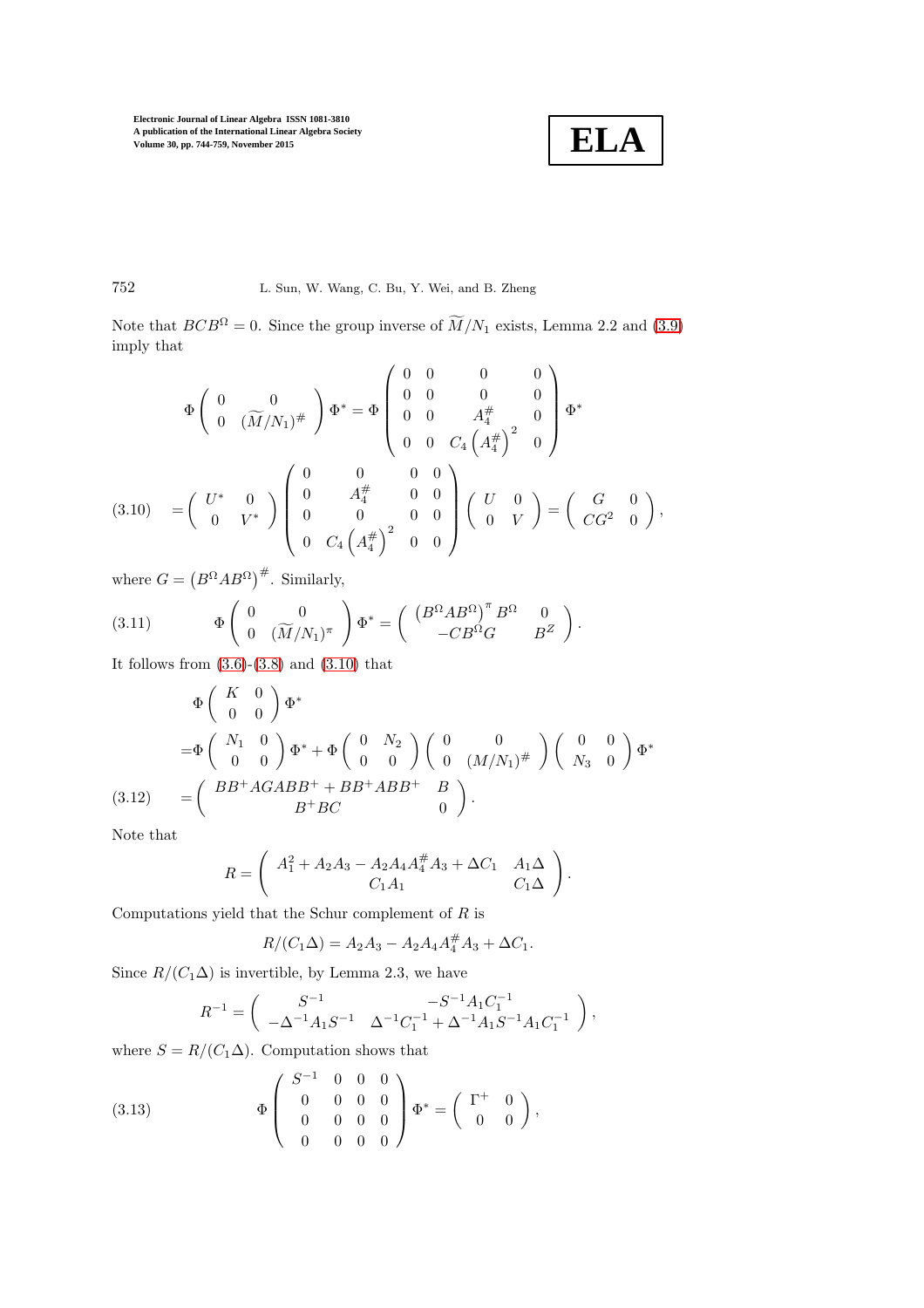**ELA**

Representations and Sign Pattern of the Group Inverse for Some Block Matrices  $\hspace{0.5cm} 753$ 

$$
\Phi\begin{pmatrix}\n0 & -S^{-1}A_1C_1^{-1} & 0 & 0 \\
0 & 0 & 0 & 0 \\
0 & 0 & 0 & 0\n\end{pmatrix}\Phi^*
$$
\n
$$
= \begin{pmatrix}\n-\Gamma^+ & 0 \\
0 & 0\n\end{pmatrix}\begin{pmatrix}\nA & 0 \\
0 & 0\n\end{pmatrix}\begin{pmatrix}\n0 & 0 \\
0 & B^+B\n\end{pmatrix}\begin{pmatrix}\n0 & 0 \\
C & 0\n\end{pmatrix}\end{pmatrix}^+
$$
\n(3.14)\n
$$
= \begin{pmatrix}\n0 & -\Gamma^+A(B^+BC)^+ \\
0 & 0\n\end{pmatrix},
$$
\n
$$
\Phi\begin{pmatrix}\n-\Delta^{-1}A_1S^{-1} & 0 & 0 & 0 \\
0 & 0 & 0 & 0 \\
0 & 0 & 0 & 0\n\end{pmatrix}\Phi^* = \begin{pmatrix}\n0 & 0 \\
B^+ & 0\n\end{pmatrix}\begin{pmatrix}\nA & 0 \\
0 & 0\n\end{pmatrix}\begin{pmatrix}\n-\Gamma^+ & 0 \\
0 & 0\n\end{pmatrix}
$$

(3.15) 
$$
= \begin{pmatrix} 0 & 0 \ -B^+A\Gamma^+ & 0 \end{pmatrix}.
$$

Similarly, we have

<span id="page-9-0"></span>(3.16) 
$$
\Phi \begin{pmatrix} 0 & 0 & 0 & 0 \\ 0 & \Delta^{-1}C_1^{-1} + \Delta^{-1}A_1S^{-1}A_1C_1^{-1} & 0 & 0 \\ 0 & 0 & 0 & 0 & 0 \\ 0 & 0 & 0 & 0 & 0 \end{pmatrix} \Phi^*
$$

$$
= \begin{pmatrix} 0 & 0 & 0 \\ 0 & B^+A\Gamma^+A(B^+BC)^+ + B^+(B^+BC)^+ \end{pmatrix}.
$$

Adding [\(3.13\)](#page-8-1)-[\(3.16\)](#page-9-0) yields

<span id="page-9-1"></span>(3.17)

$$
\Phi\left(\begin{array}{cc} R^{-1} & 0\\ 0 & 0 \end{array}\right)\Phi^* = \left(\begin{array}{cc} \Gamma^+ & -\Gamma^+A\left(B^+BC\right)^+\\ -B^+A\Gamma^+ & B^+A\Gamma^+A\left(B^+BC\right)^+ + B^+\left(B^+BC\right)^+ \end{array}\right).
$$

Substituting the equations  $(3.6)-(3.12)$  $(3.6)-(3.12)$  and  $(3.17)$  into  $(3.5)$  gives that

$$
M^{\#} = \begin{pmatrix} X & Y \\ Z & W \end{pmatrix},
$$

where

$$
X = JAGAH - JAH - GAH - JAG + G + H + J,
$$
  
\n
$$
Y = \Gamma^{+}B + JAGA\Gamma^{+}B - JAT^{+}B - GAT^{+}B,
$$
  
\n
$$
Z = (C - CGA)\Gamma^{+} (I + AGAH - AH - AG) + CG^{2} (I - AH),
$$
  
\n
$$
W = (C - CGA)\Gamma^{+}A (GAT^{+}B - \Gamma^{+}B) - CG^{2}AT^{+}B,
$$
  
\n
$$
J = (B^{\Omega}AB^{\Omega})^{\top}B^{\Omega}AT^{+}, \quad H = \Gamma^{+}A (B^{\Omega}AB^{\Omega})^{\top}B^{\Omega}.
$$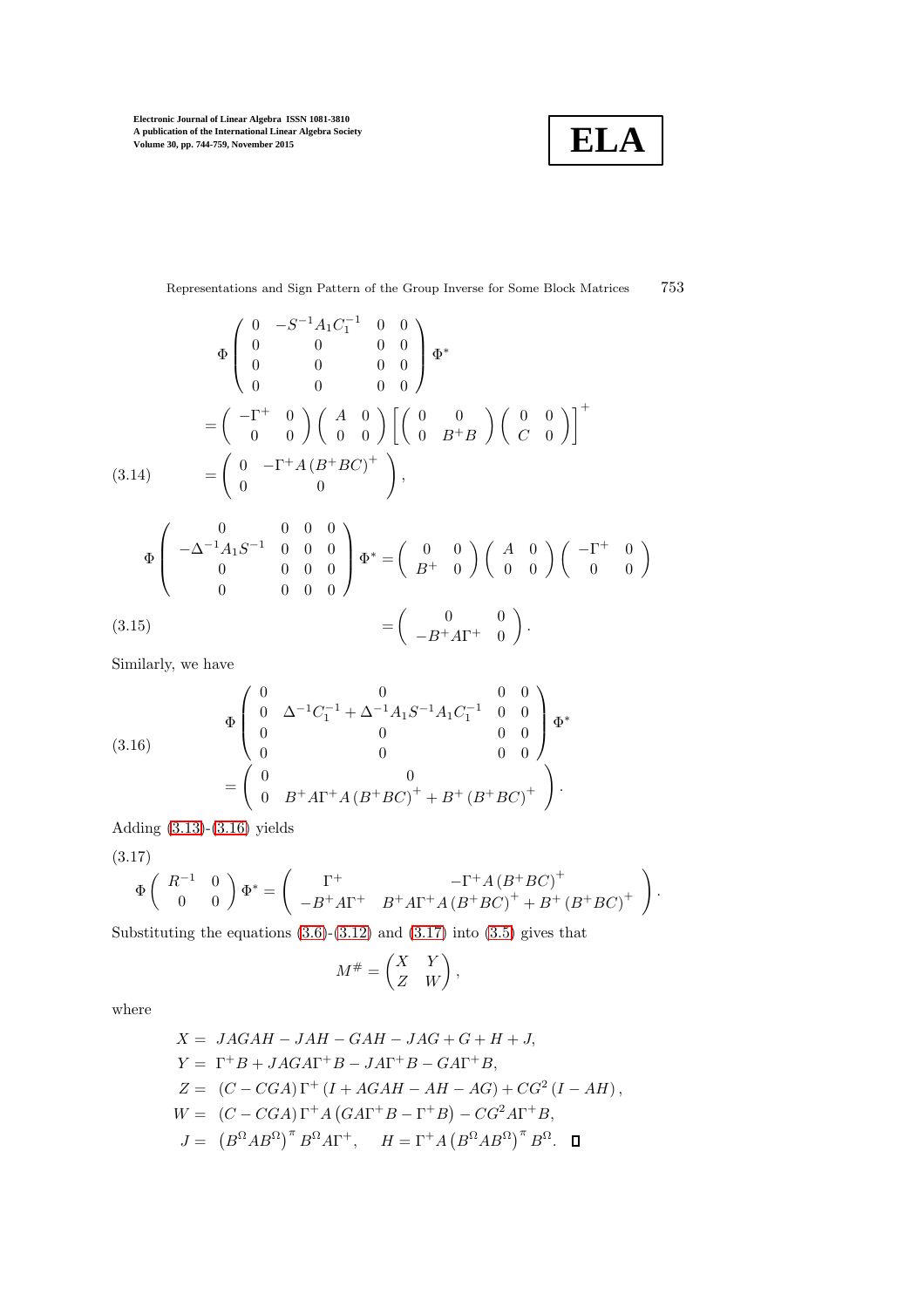

754 L. Sun, W. Wang, C. Bu, Y. Wei, and B. Zheng

For the matrix  $M=$  $\left( A \right) B$  $C=0$ in Theorem 3.1, when  $C = B^*$  , we have the following result.

COROLLARY 3.2. Let  $M = \begin{pmatrix} A & B \\ D^* & 0 \end{pmatrix}$  $B^*$  0  $\bigg), where A \in \mathbb{C}^{n \times n} and B \in \mathbb{C}^{n \times m}$ . If the *group inverse of*  $B^{\Omega}AB^{\Omega}$  *exists, and let*  $\Gamma = BB^* + A(B^{\Omega}AB^{\Omega})^{\pi}B^{\Omega}A$ . Then

(i)  $M^{\#}$  *exists if and only if* rank  $(\Gamma)$  = rank  $(B)$ ; (i) If  $M^{\#}$  exists, then  $M^{\#} = \begin{pmatrix} X & Y \\ Z & W \end{pmatrix}$ , where

$$
X = JAGAH - JAH - GAH - JAG + G + H + J,
$$
  
\n
$$
Y = \Gamma^{+}B + JAGA\Gamma^{+}B - JA\Gamma^{+}B - GAT^{+}B,
$$
  
\n
$$
Z = B^{*}\Gamma^{+} + B^{*}\Gamma^{+}AGAH - B^{*}\Gamma^{+}AH - B^{*}\Gamma^{+}AG,
$$
  
\n
$$
W = B^{*}\Gamma^{+}AGA\Gamma^{+}B - B^{*}\Gamma^{+}A\Gamma^{+}B, G = (B^{\Omega}AB^{\Omega})^{\#},
$$
  
\n
$$
J = (B^{\Omega}AB^{\Omega})^{\pi}B^{\Omega}A\Gamma^{+}, H = \Gamma^{+}A(B^{\Omega}AB^{\Omega})^{\pi}B^{\Omega}.
$$

Let  $\Delta$  be a nonsingular matrix. If  $sgn(\Delta^{-1}\tilde{Y}_1) = sgn(\Delta^{-1}Y_1)$  and  $sgn(\tilde{Y}_2\tilde{\Delta}^{-1}) =$ sgn(Y<sub>2</sub> $\Delta^{-1}$ ) for all the matrices  $\tilde{\Delta} \in Q(\Delta)$ ,  $\tilde{Y}_1 \in Q(Y_1)$  and  $\tilde{Y}_2 \in Q(Y_2)$   $(N_c(\Delta) =$  $N_r(Y_1)$ ,  $N_c(Y_2) = N_r(\Delta)$ , then  $\Delta^{-1}Y_1$  and  $Y_2\Delta^{-1}$  are called *sign unique*.

THEOREM 3.3. Let  $N =$  $\sqrt{ }$  $\mathbf{I}$  $A \quad \Delta_1 \quad Y_1$  $\Delta_2$  0 0  $Y_2$  0 0  $\setminus$ *be a real square matrix, where* A

*is square,*  $\Delta_1$  *and*  $\Delta_2$  *are invertible,*  $Y_1$  *and*  $Y_2$  *are sign orthogonal. Then* N *is an* S <sup>2</sup>GI*-matrix if and only if the following hold:*

(i) 
$$
\Delta_1^{-1}Y_1
$$
 and  $Y_2\Delta_2^{-1}$  are sign unique;  
\n(ii)  $U = \begin{pmatrix} I & Y_2\Delta_2^{-1} & 0 & 0 \\ 0 & \Delta_1 & A & 0 \\ 0 & 0 & \Delta_2 & \Delta_1^{-1}Y_1 \\ 0 & 0 & 0 & I \end{pmatrix}$  is S<sup>2</sup>NS-matrix.

*Proof.* Let  $B = \begin{pmatrix} \Delta_1 & Y_1 \end{pmatrix}$  and  $C =$  $\bigwedge$  $Y_2$  $\setminus$ . Then  $N =$  $\left( A \right)$  $C=0$  $\overline{ }$ . Since  $\Delta_1$  and  $\Delta_2$  are invertible,  $Y_1$  and  $Y_2$  are sign orthogonal, we get that rank $(BC)$  = rank $(B)$ . By computing, we get  $BCB^{\Omega} = 0$ ,  $\begin{pmatrix} B^{\Omega}AB^{\Omega} & 0 \\ C D^{\Omega} & 0 \end{pmatrix}$  $CB^{\Omega} = 0$  $\overline{ }$ =  $\begin{pmatrix} 0 & 0 \\ 0 & 0 \end{pmatrix}$  and  $\text{rank}(BC + A(B^{\Omega}AB^{\Omega})^{\pi}B^{\Omega}A) = \text{rank}(BC) = \text{rank}(B)$ . By Theo-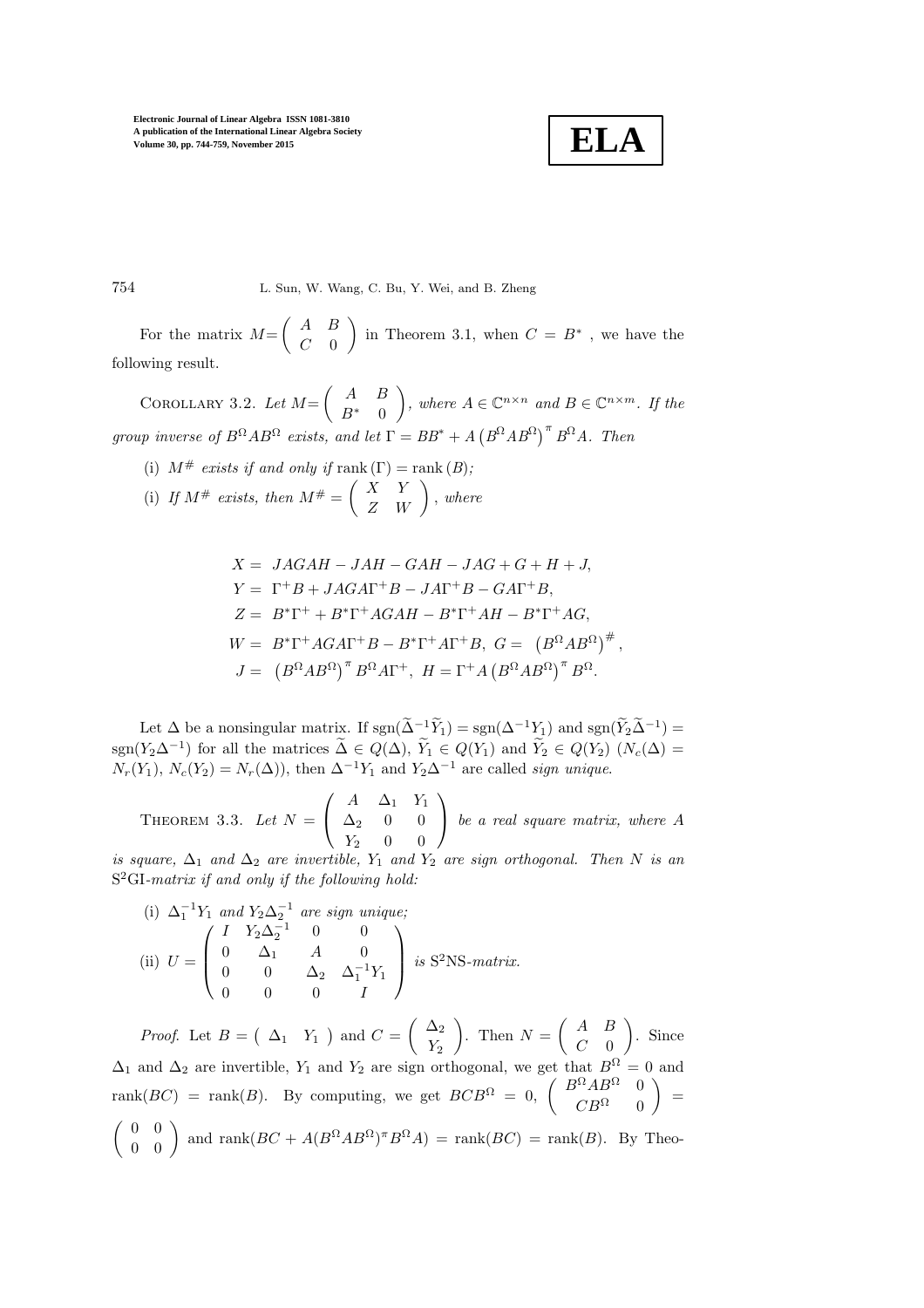**ELA**

Representations and Sign Pattern of the Group Inverse for Some Block Matrices 755

rem 3.1, the group inverse of  $N$  exists and

<span id="page-11-0"></span>(3.18) 
$$
N^{\#} = \begin{pmatrix} 0 & \Delta_2^{-1} & \Delta_2^{-1}\Delta_1^{-1}Y_1 \\ \Delta_1^{-1} & -X_1 & -X_2 \\ Y_2\Delta_2^{-1}\Delta_1^{-1} & -X_3 & -X_4 \end{pmatrix},
$$

where

$$
\begin{aligned} X_1 &= \Delta_1^{-1} A \Delta_2^{-1}, & X_2 &= \Delta_1^{-1} A \Delta_2^{-1} \Delta_1^{-1} Y_1, \\ X_3 &= Y_2 \Delta_2^{-1} \Delta_1^{-1} A \Delta_2^{-1}, & X_4 &= Y_2 \Delta_2^{-1} \Delta_1^{-1} A \Delta_2^{-1} \Delta_1^{-1} Y_1. \end{aligned}
$$

Next, we show that the condition is necessary. Since  $\Delta_1$  is invertible,  $\rho(\Delta_1)$  =  $N_r(\Delta_1)$ .

Next, we show that  $\Delta_1$  and  $\Delta_2$  are SNS-matrices. If  $\Delta_1$  is not an SNS-matrix. By Lemma 2.5, there exist matrices  $\widetilde{\Delta}_1, \widetilde{\widetilde{\Delta}}_1 \in Q(\Delta_1)$  such that  $(\widetilde{\Delta}_1^{-1})_{q,p}(\widetilde{\widetilde{\Delta}}_1^{-1})$  $\,_{1} \,$   $)_{q,p}$  < 0, where the integers p, q with  $1 \leq p, q \leq N_r(\Delta_1)$ . Let

$$
N_1 = \begin{pmatrix} A & \widetilde{\Delta}_1 & Y_1 \\ \Delta_2 & 0 & 0 \\ Y_2 & 0 & 0 \end{pmatrix}, \quad N_2 = \begin{pmatrix} A & \widetilde{\widetilde{\Delta}}_1 & Y_1 \\ \Delta_2 & 0 & 0 \\ Y_2 & 0 & 0 \end{pmatrix}.
$$

Clearly,  $N_1, N_2 \in Q(N)$  and  $N_1^{\#}, N_2^{\#}$  exist. From [\(3.18\)](#page-11-0) and  $(\tilde{\Delta}_1^{-1})_{q,p}(\tilde{\tilde{\Delta}}_1^{-1})$  $\,_{1} \,$   $\,_{q,p}$   $\, < 0,$ we have  $(N_1^{\#})_{N_r(A)+q,p}(N_2^{\#})_{N_r(A)+q,p} < 0$ . This is contrary to N being an S<sup>2</sup>GImatrix. Thus, we have  $\Delta_1$  is an SNS-matrix. Similarly,  $\Delta_2$  is an SNS-matrix.

Therefore, for each matrix 
$$
\hat{N} = \begin{pmatrix} \hat{A} & \hat{\Delta}_1 & \hat{Y}_1 \\ \hat{\Delta}_2 & 0 & 0 \\ \hat{Y}_2 & 0 & 0 \end{pmatrix} \in Q(N)
$$
, we have  
\n
$$
\hat{N}^{\#} = \begin{pmatrix} 0 & \hat{\Delta}_2^{-1} & \hat{\Delta}_2^{-1} \hat{\Delta}_1^{-1} \hat{Y}_1 \\ \hat{\Delta}_2^{-1} & -\hat{X}_1 & -\hat{X}_2 \\ \hat{Y}_2 \hat{\Delta}_2^{-1} \hat{\Delta}_1^{-1} & -\hat{X}_3 & -\hat{X}_4 \end{pmatrix},
$$

where

$$
\widehat{X}_1 = \widehat{\Delta}_1^{-1} \widehat{A} \widehat{\Delta}_2^{-1}, \qquad \widehat{X}_2 = \widehat{\Delta}_1^{-1} \widehat{A} \widehat{\Delta}_2^{-1} \widehat{\Delta}_1^{-1} \widehat{Y}_1, \n\widehat{X}_3 = \widehat{Y}_2 \widehat{\Delta}_2^{-1} \widehat{\Delta}_1^{-1} \widehat{A} \widehat{\Delta}_2^{-1}, \qquad \widehat{X}_4 = \widehat{Y}_2 \widehat{\Delta}_2^{-1} \widehat{\Delta}_1^{-1} \widehat{A} \widehat{\Delta}_2^{-1} \widehat{\Delta}_1^{-1} \widehat{Y}_1.
$$

Since  $N$  is an S<sup>2</sup>GI-matrix, we have

$$
sgn(\hat{\Delta}_1^{-1}) = sgn(\Delta_1^{-1}), \qquad \qquad sgn(\hat{\Delta}_2^{-1}) = sgn(\Delta_2^{-1}),
$$
  
\n
$$
sgn(\hat{\Delta}_2^{-1}\hat{\Delta}_1^{-1}\hat{Y}_1) = sgn(\Delta_2^{-1}\Delta_1^{-1}Y_1), \qquad \text{sgn}(\hat{Y}_2\hat{\Delta}_2^{-1}\hat{\Delta}_1^{-1}) = sgn(Y_2\Delta_2^{-1}\Delta_1^{-1}),
$$
  
\n
$$
sgn(\hat{X}_1) = sgn(X_1), \qquad \qquad sgn(\hat{X}_2) = sgn(X_2),
$$
  
\n
$$
sgn(\hat{X}_3) = sgn(X_3), \qquad \qquad sgn(\hat{X}_4) = sgn(X_4),
$$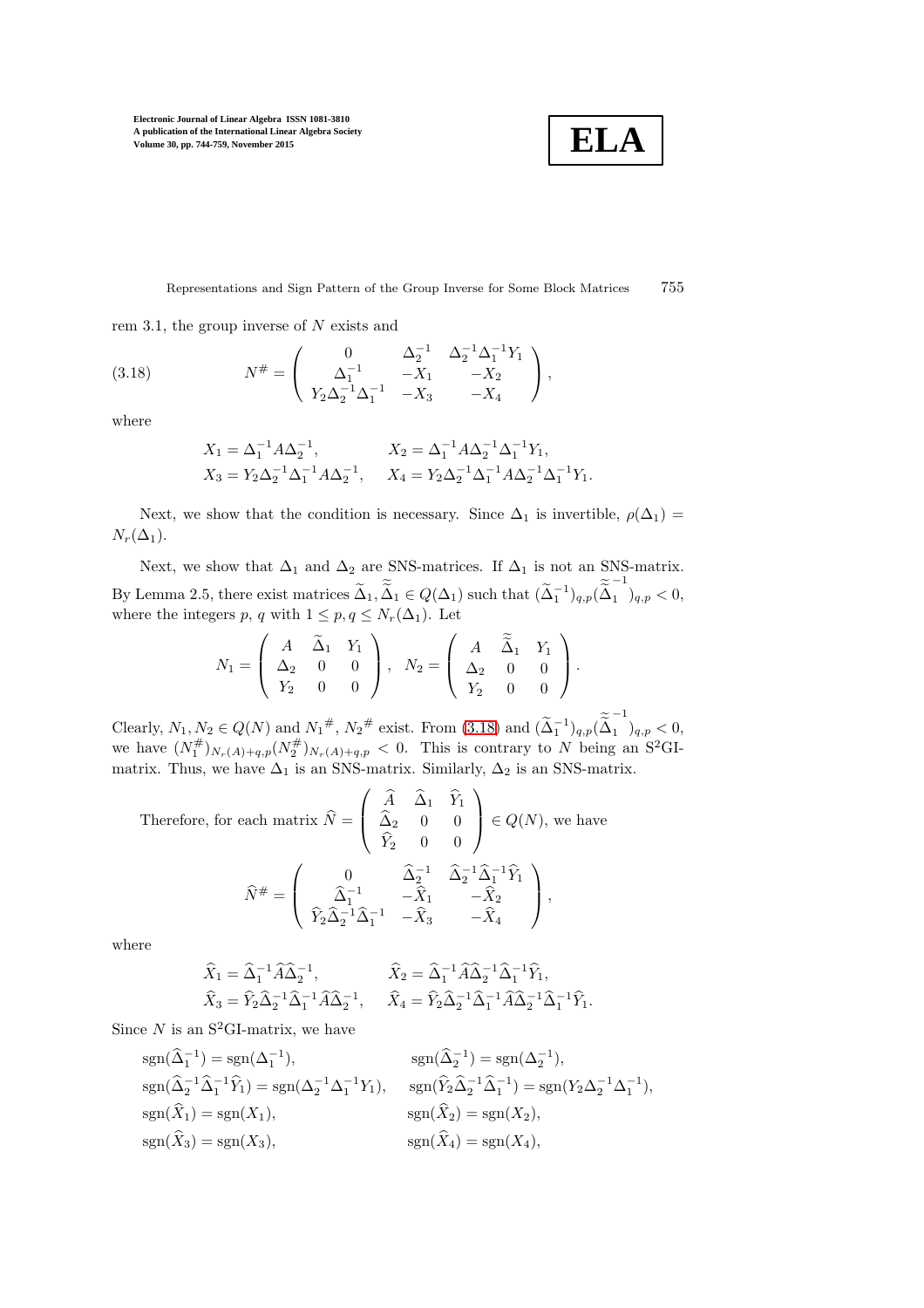**ELA**

756 L. Sun, W. Wang, C. Bu, Y. Wei, and B. Zheng

for all matrices  $\Delta_1 \in Q(\Delta_1), \Delta_2 \in Q(\Delta_2), Y_1 \in Q(Y_1)$  and  $Y_2 \in Q(Y_2)$ . Since  $sgn(\hat{\Delta}_1^{-1}) = sgn(\Delta_1^{-1}), sgn(\hat{\Delta}_2^{-1}) = sgn(\Delta_2^{-1}),$  both  $\Delta_1$  and  $\Delta_2$  are S<sup>2</sup>NS-matrices. Hence, there exists permutation matrix  $P_1$  such that  $(P_1\Delta_2)_{i,i} \neq 0$   $(i = 1, 2, \ldots,$  $N_r(P_1\Delta_2)$ .

Let 
$$
Q_1 = \begin{pmatrix} I & 0 & 0 \\ 0 & P_1 & 0 \\ 0 & 0 & I \end{pmatrix}
$$
 and  $W_1 = Q_1 N Q_1^T = \begin{pmatrix} A & \Delta_1 P_1^T & Y_1 \\ P_1 \Delta_2 & 0 & 0 \\ Y_2 & 0 & 0 \end{pmatrix}$ . It

follows from Theorem 3.1 that

$$
W_1^{\#} = \left( \begin{array}{ccc} 0 & \Delta_2^{-1} P_1^T & \Delta_2^{-1} P_1^T P_1 \Delta_1^{-1} Y_1 \\ P_1 \Delta_1^{-1} & -P_1 X_1 P_1^T & -P_1 X_2 \\ Y_2 \Delta_2^{-1} P_1^T P_1 \Delta_1^{-1} & -X_3 P_1^T & -X_4 \end{array} \right).
$$

Note that N is S<sup>2</sup>GI-matrix. Thus, W<sub>1</sub> is an S<sup>2</sup>GI-matrix. So sgn( $\tilde{\Delta}_2^{-1}P_1^T P_1 \tilde{\Delta}_1^{-1} \tilde{Y}_1$ )  $=\text{sgn}(\Delta_2^{-1}P_1^T P_1 \Delta_1^{-1} Y_1)$  for all the matrices  $\tilde{\Delta}_1 \in Q(\Delta_1)$ ,  $\tilde{\Delta}_2 \in Q(\Delta_2)$  and  $\tilde{Y}_1 \in$  $Q(Y_1)$ .

Next, we prove  $\Delta_1^{-1}Y_1$  and  $Y_2\Delta_2^{-1}$  are sign unique. If  $\Delta_1^{-1}Y_1$  is not sign unique. Let  $Z_1 = \Delta_1 P_1^T$  and let  $Z_2 = P_1 \Delta_2$ . Then  $Z_1^{-1} Y_1 = P_1 \Delta_1^{-1} Y_1$  is not sign unique, i.e., there exist integers  $i_1, i_2$  and matrices  $\widetilde{Y}_1, \widetilde{Y}_1 \in Q(Y_1)$  such that  $(Z_1^{-1}\widetilde{Y}_1)_{i_1, i_2} > 0$  and  $(Z_1^{-1}\widetilde{Y}_1)_{i_1,i_2} < 0$ . For  $1 \leq i \leq N_r(Z_2), \varepsilon > 0$ , let

$$
\widetilde{Z}_2[i] : = \begin{cases} Z_2[i] : ] & i \neq i_1, \\ \varepsilon Z_2[i] : ] & i = i_1. \end{cases}
$$

Clearly,  $\widetilde{Z}_2 \in Q(Z_2)$ . It is easy to see that

$$
(\widetilde{Z}_2^{-1})_{i_1,i} = \begin{cases} (Z_2^{-1})_{i_1,i} & i \neq i_1 \\ \frac{1}{\varepsilon} (Z_2^{-1})_{i_1,i} & i = i_1 \end{cases} (1 \leq i \leq N_r(Z_2)).
$$

Note that

$$
(\widetilde{Z}_2^{-1}Z_1^{-1}\widetilde{Y}_1)_{i_1,i_2} = \frac{1}{\varepsilon} (Z_2^{-1})_{i_1,i_1} (Z_1^{-1}\widetilde{Y}_1)_{i_1,i_2} + \sum_{i=1, i \neq i_1}^{N_c(Z_2)} (Z_2^{-1})_{i_1,i} (Z_1^{-1}\widetilde{Y}_1)_{i,i_2},
$$

$$
(\widetilde{Z}_2^{-1}Z_1^{-1}\widetilde{\widetilde{Y}}_1)_{i_1,i_2} = \frac{1}{\varepsilon} (Z_2^{-1})_{i_1,i_1} (Z_1^{-1}\widetilde{\widetilde{Y}}_1)_{i_1,i_2} + \sum_{i=1, i \neq i_1}^{N_c(Z_2)} (Z_2^{-1})_{i_1,i_1} (Z_1^{-1}\widetilde{\widetilde{Y}}_1)_{i,i_2}.
$$

When  $\varepsilon$  is sufficiently small, we get

$$
sgn((\widetilde{Z}_2^{-1}Z_1^{-1}\widetilde{Y}_1)_{i_1,i_2}) = sgn(\frac{1}{\varepsilon}(Z_2^{-1})_{i_1,i_1}(Z_1^{-1}\widetilde{Y}_1)_{i_1,i_2}),
$$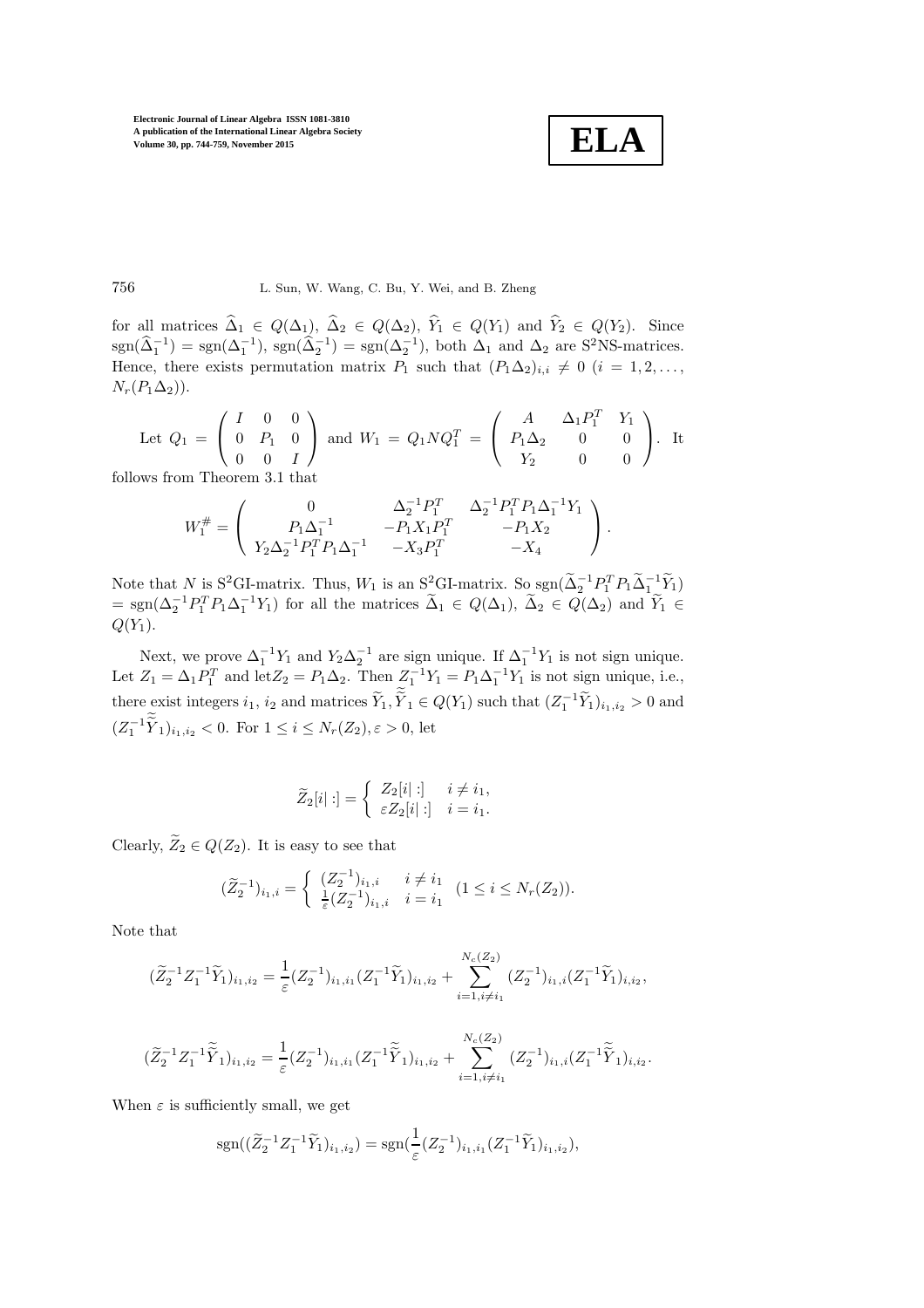$$
\boxed{\textbf{ELA}}
$$

Representations and Sign Pattern of the Group Inverse for Some Block Matrices 757

$$
sgn((\widetilde{Z}_2^{-1}Z_1^{-1}\widetilde{\widetilde{Y}}_1)_{i_1,i_2}) = sgn(\frac{1}{\varepsilon}(Z_2^{-1})_{i_1,i_1}(Z_1^{-1}\widetilde{\widetilde{Y}}_1)_{i_1,i_2}).
$$

Since

$$
\mathrm{sgn}((Z_1^{-1}\widetilde{Y}_1)_{i_1,i_2})=-\mathrm{sgn}((Z_1^{-1}\widetilde{\widetilde{Y}}_1)_{i_1,i_2}),
$$

we have

$$
sgn((\widetilde{Z}_2^{-1}Z_1^{-1}\widetilde{Y}_1)_{i_1,i_2})=-sgn((\widetilde{Z}_2^{-1}Z_1^{-1}\widetilde{\widetilde{Y}}_1)_{i_1,i_2}).
$$

This contradicts the assumption that  $W_1$  is an S<sup>2</sup>GI-matrix. So  $\Delta_1^{-1} Y_1$  is sign unique and  $sgn(\tilde{\Delta}_2^{-1}\tilde{H}_1) = sgn(\Delta_2^{-1}\Delta_1^{-1}Y_1)$  for all matrices  $\tilde{\Delta}_2 \in Q(\Delta_2)$ ,  $\tilde{H}_1 \in Q(\Delta_1^{-1}Y_1)$ . Similarly,  $Y_2 \Delta_2^{-1}$  is sign unique, and  $sgn(\widetilde{H}_2 \widetilde{\Delta}_1^{-1}) = sgn(Y_2 \Delta_2^{-1} \Delta_1^{-1})$  for all matrices  $\widetilde{H}_2 \in Q(Y_2 \Delta_2^{-1}), \, \widetilde{\Delta}_1 \in Q(\Delta_1).$ 

Next, we prove that part (ii) of the theorem holds. Let

$$
L_1 = \Delta_1^{-1}, \quad L_2 = \Delta_2^{-1}, \quad L_3 = \Delta_2^{-1} \Delta_1^{-1} Y_1, \quad L_4 = Y_2 \Delta_2^{-1} \Delta_1^{-1}.
$$

Then

$$
X_1 = L_1AL_2
$$
,  $X_2 = L_1AL_3$ ,  $X_3 = L_4AL_2$ ,  $X_4 = L_4AL_3$ .

Since  $sgn(\widehat{\Delta}_1^{-1}\widehat{A}\widehat{\Delta}_2^{-1}) = sgn(X_1)$  for all matrices  $\widehat{\Delta}_1 \in Q(\Delta_1)$ ,  $\widehat{A} \in Q(A)$  and  $\widehat{\Delta}_2 \in$  $Q(\Delta_2)$ , we have  $sgn(L_1\widetilde{A}L_2) = sgn(L_1AL_2)$  for each matrix  $\widetilde{A} \in Q(A)$ . It follows from Lemma 2.6 that sgn $(\widehat{L}_1\widehat{A}\widehat{L}_2) = \text{sgn}(L_1AL_2)$  for all matrices  $\widehat{L}_1 \in Q(L_1), \widehat{A} \in Q(A)$ and  $\widehat{L}_2 \in Q(L_2)$ . Similarly,  $sgn(\widetilde{L}_1 \widehat{A} \widehat{L}_3) = sgn(L_1AL_3)$ ,  $sgn(\widehat{L}_4 \widehat{A} \widehat{L}_2) = sgn(L_4AL_2)$ ,  $sgn(\widehat{L}_4\widehat{A}\widehat{L}_3) = sgn(L_4AL_3)$  for all matrices  $\widehat{A} \in Q(A), \widehat{L}_1 \in Q(L_1), \widehat{L}_2 \in Q(L_2),$  $\widehat{L}_3 \in Q(L_3), \widehat{L}_4 \in Q(L_4).$ 

Let

$$
U = \left( \begin{array}{cccc} I & Y_2 \Delta_2^{-1} & 0 & 0 \\ 0 & \Delta_1 & A & \\ 0 & 0 & \Delta_2 & \Delta_1^{-1} Y_1 \\ 0 & 0 & 0 & I \end{array} \right).
$$

Since  $\Delta_1$  and  $\Delta_2$  are SNS-matrices, U is an SNS-matrix. By calculation, we have

<span id="page-13-0"></span>(3.19) 
$$
U^{-1} = \begin{pmatrix} I & -L_4 & L_4 A L_2 & -L_4 A L_3 \ 0 & L_1 & -L_1 A L_2 & L_1 A L_3 \ 0 & 0 & L_2 & -L_3 \ 0 & 0 & 0 & I \end{pmatrix}.
$$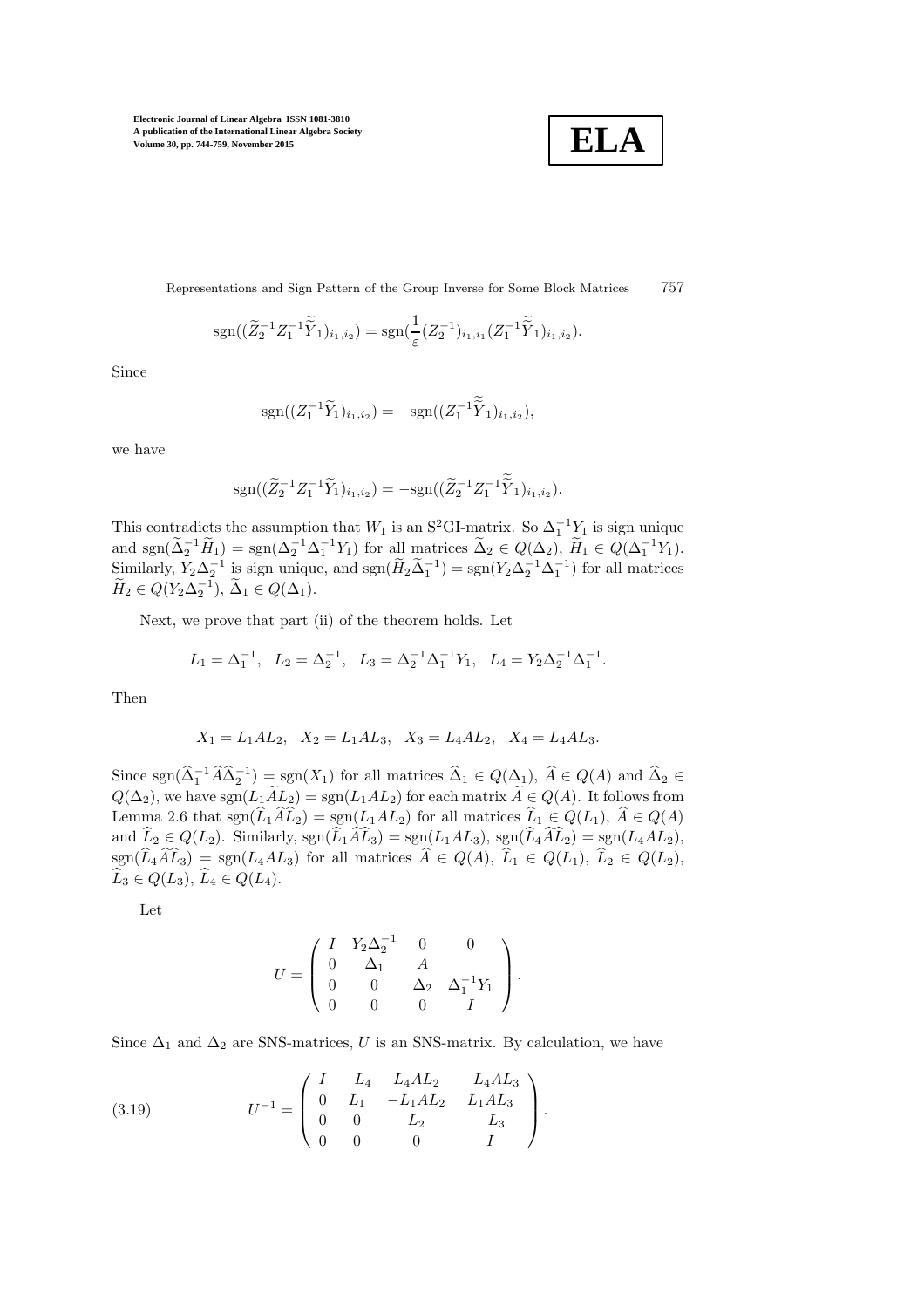$$
\boxed{\textbf{ELA}}
$$

758 L. Sun, W. Wang, C. Bu, Y. Wei, and B. Zheng

Clearly, sgn $(\hat{U}^{-1}) = \text{sgn}(U^{-1})$  for all matrices  $\hat{U} =$  $\sqrt{ }$  $\overline{\phantom{a}}$  $I$   $H_2$  0 0  $0 \Delta_1 A_0$ 0 0  $\Delta_2$   $H_1$  $0 \quad 0 \quad 0 \quad I$  $\setminus$  $\Bigg| \in Q(U),$ 

where  $\widehat{I}, \widehat{I} \in Q(I), \widehat{\Delta}_1 \in Q(\Delta_1), \widehat{\Delta}_2 \in Q(\Delta_2), \widehat{A} \in Q(A), \widehat{H}_1 \in Q(\Delta_1^{-1}Y_1), \widehat{H}_2 \in$  $Q(Y_2\Delta_2^{-1})$ . Hence, U is an S<sup>2</sup>NS-matrix. So (i) and (ii) hold.

If (i) and (ii) hold, then by [\(3.18\)](#page-11-0) and [\(3.19\)](#page-13-0), N is an S<sup>2</sup>GI matrix.  $\Box$ 

THEOREM 3.4. Let  $N =$  $\sqrt{ }$  $\mathbf{I}$  $A$   $I$   $Y_1$ I 0 0  $Y_2$  0 0  $\setminus$ *be a real square matrix, where* A *is*

 $square, Y_1$  and  $Y_2$  are sign orthogonal. Then N is an  $S^2$ GI-matrix if and only if  $sgn(\widetilde{Y}_2\widetilde{A}) = sgn(Y_2A), sgn(\widetilde{Y}_2\widetilde{AY}_1) = sgn(Y_2AY_1)$  *and*  $sgn(\widetilde{AY}_1) = sgn(AY_1)$  *for each*  $\widetilde{A} \in Q(A), \widetilde{Y_1} \in Q(Y_1)$  and  $\widetilde{Y_2} \in Q(Y_2)$ .

*Proof.* From Theorem 3.3, we have N is an S<sup>2</sup>GI-matrix if and only if  $U =$  $\sqrt{ }$  $\overline{\phantom{a}}$  $I \quad Y_2 \quad 0 \quad 0$  $0$   $I$   $A$   $0$  $0 \t 0 \t I \t Y_1$  $0 \quad 0 \quad 0 \quad I$  $\setminus$ is an  $S^2$ NS-matrix.

Clearly, U is an SNS-matrix. Calculations gives

$$
U^{-1} = \begin{pmatrix} I & -Y_2 & Y_2A & -Y_2AY_1 \\ 0 & I & -A & AY_1 \\ 0 & 0 & I & -Y_1 \\ 0 & 0 & 0 & I \end{pmatrix}.
$$

Since  $sgn(\widetilde{Y}_2\widetilde{A})=sgn(Y_2A)$ ,  $sgn(\widetilde{Y}_2\widetilde{AY}_1)=sgn(Y_2AY_1)$  and  $sgn(\widetilde{AY}_1)=sgn(AY_1)$  for each  $\widetilde{A} \in Q(A), \widetilde{Y_1} \in Q(Y_1)$  and  $\widetilde{Y_2} \in Q(Y_2)$ , we have U is an S<sup>2</sup>NS-matrix. Hence, N is an  $S^2$ GI-matrix.  $\Box$ 

Acknowledgment. The authors would like to thank the anonymous referee for his or her very hard work and giving some valuable comments, which improved this manuscript significantly.

#### REFERENCES

- <span id="page-14-0"></span>[1] A. Ben-Israel and T.N.E. Greville. *Generalized Inverses: Theory and Applications*. John Wiley & Sons, New York, 1974.
- <span id="page-14-1"></span>[2] R.B. Bapat and E. Ghorbani. Inverses of triangular matrices and bipartite graphs. *Linear Algebra Appl.*, 447:68–73, 2014.